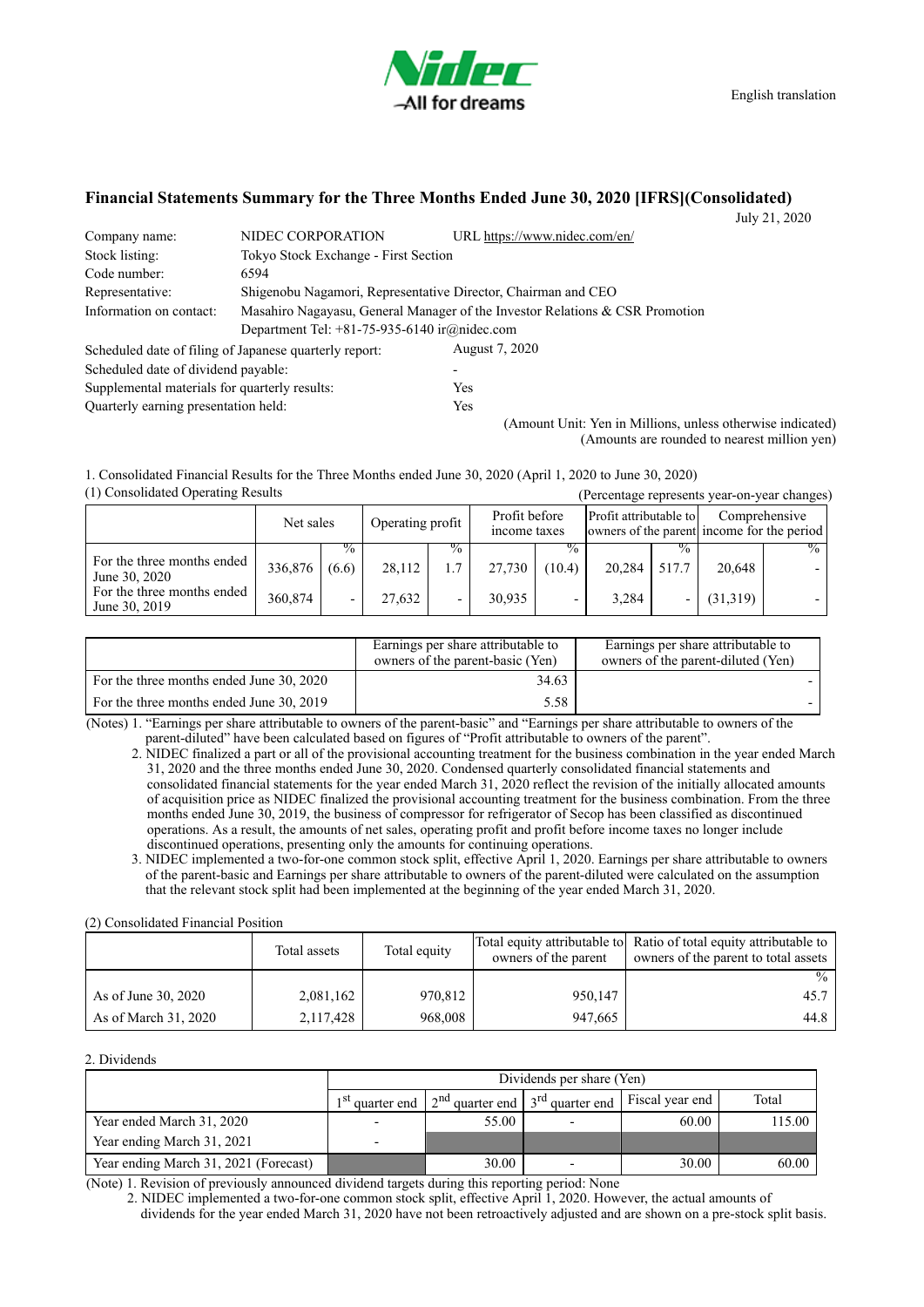3. Forecast of Consolidated Financial Performance for the Year ending March 31, 2021 (April 1, 2020 to March 31, 2021)

| (Percentage represents year-on-year changes) |           |               |                  |               |                               |               |                                                |               |                                                                     |
|----------------------------------------------|-----------|---------------|------------------|---------------|-------------------------------|---------------|------------------------------------------------|---------------|---------------------------------------------------------------------|
|                                              | Net sales |               | Operating profit |               | Profit before<br>income taxes |               | Profit attributable to<br>owners of the parent |               | Earnings per share<br>attributable to owners<br>of the parent-basic |
|                                              |           | $\frac{0}{0}$ |                  | $\frac{0}{0}$ |                               | $\frac{0}{0}$ |                                                | $\frac{0}{0}$ | (Yen)                                                               |
| 2nd quarter end                              | 700,000   | (6.8)         | 55,000           | 11.0          | 55,000                        | (13.2)        | 40,000                                         | 46.9          | 68.29                                                               |
| Fiscal year end                              | 1,500,000 | (2.3)         | 125,000          | 14.6          | 125,000                       | 18.3          | 100,000                                        | 70.0          | 170.72                                                              |

(Note) Revision of the previously announced financial performance forecast during this reporting period: None

### **Notes**

resulting in the change in scope of consolidation) : None (1) Changes in Significant Subsidiaries during This Period (changes in "specified subsidiaries" (*tokutei kogaisha*)

(2) Changes in Accounting Policies and Changes in Accounting Estimates:

| 1. Changes in accounting policies required by IFRS<br>: None |
|--------------------------------------------------------------|
|--------------------------------------------------------------|

- 2. Changes in accounting policies due to other reasons : None
- 3. Changes in accounting estimates : None

(3) Number of Shares Issued (Ordinary Shares)

- As of June 30, 2020: 596,284,468 As of March 31, 2020: 596,284,468 1. Number of shares issued at the end of the period (including treasury stock):
- As of June 30, 2020: 10,550,440 As of March 31, 2020: 10,530,534 2. Number of treasury stock at the end of the period:

For the three months ended June 30, 2020: 585,733,720 For the three months ended June 30, 2019: 588,587,344 3. Weighted-average number of shares outstanding during the period:

(Note) NIDEC implemented a two-for-one common stock split, effective April 1, 2020. Number of shares issued (ordinary shares) was calculated on the assumption that the relevant stock split had been implemented at the beginning of the year ended March 31, 2020.

\*This quarterly report is not subject to quarterly review procedures by certified public accountants or an auditing firm. \*Explanation for appropriate use of forecast and other notes

Forward-looking statements, such as forecast of consolidated financial performance, stated in this document are based on information currently possessed by NIDEC or certain assumptions that NIDEC has deemed as rational. NIDEC cannot make any assurances that the contents mentioned in these forward-looking statements will ever materialize. Actual financial performance could be significantly different from NIDEC's expectations as a result of various factors. For the assumptions used and other notes, please refer to "1. Overview of Operating Results, Etc. (3). Explanation Regarding Future Forecast Information of Consolidated Financial Results" on page 12.

In this document, the terms "we", "us", "our" and "NIDEC" refer to Nidec Corporation and consolidated subsidiaries or, as the context may require, Nidec Corporation on a non-consolidated basis.

NIDEC finalized the provisional accounting treatment for the business combination in the year ended March 31, 2020 and the three months ended June 30, 2020. Condensed quarterly consolidated financial statements and consolidated financial statements for the year ended March 31, 2020 reflect the revision of the initially allocated amounts of acquisition price as NIDEC finalized the provisional accounting treatment for the business combination.

From the three months ended June 30, 2019, the business of compressor for refrigerator of Secop has been classified as discontinued operations. As a result, the amounts of net sales, operating profit and profit before income taxes no longer include discontinued operations, presenting only the amounts for continuing operations. The result for the same period of the previous year is also reclassified similarly.

Investor presentation materials relating to our financial results for the three months ended June 30, 2020 are expected to be published on our corporate website on July 21, 2020.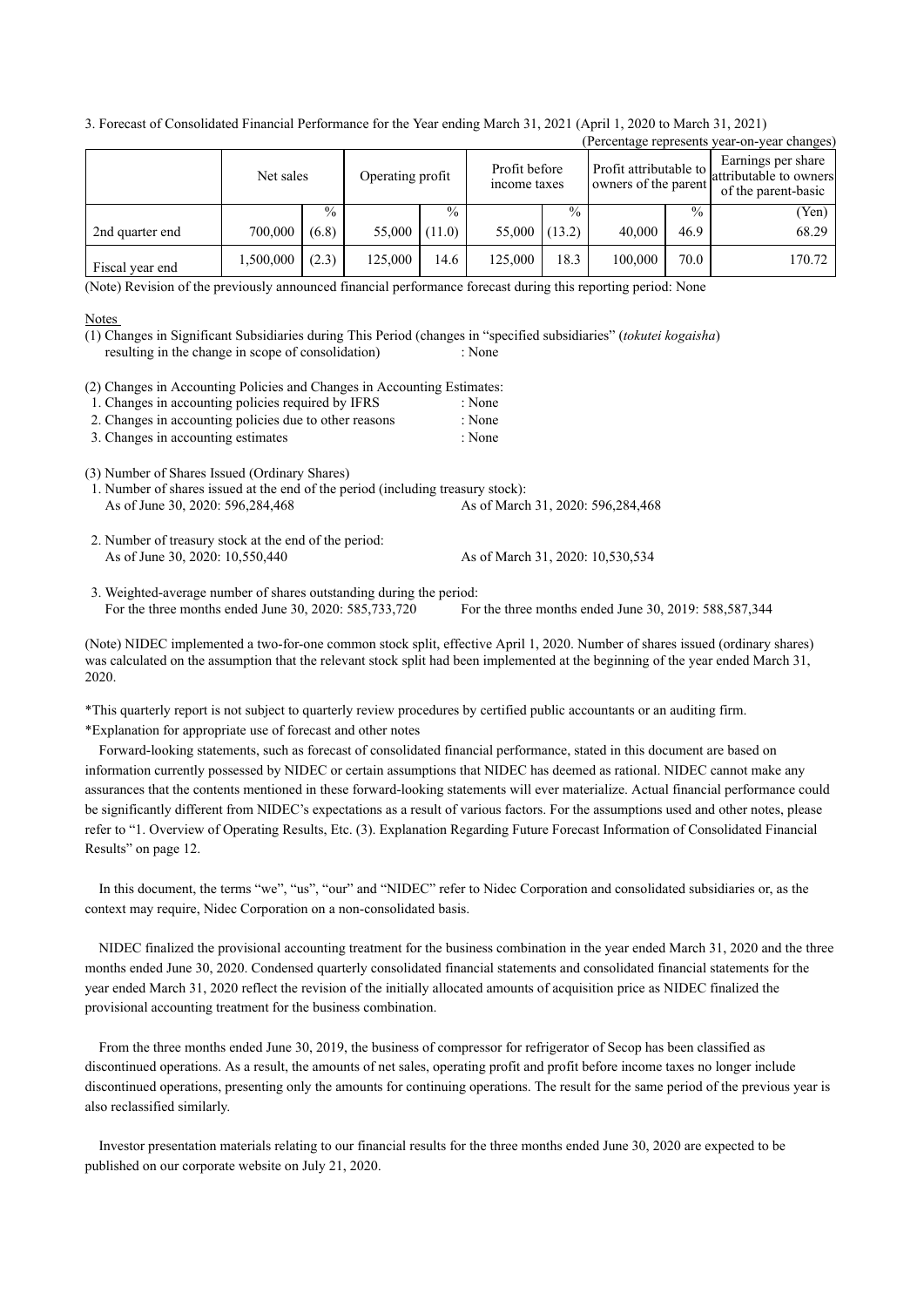## **1. Overview of Operating Results, Etc.**

### **(1) Overview of Operating Results for the Three Months Ended June 30, 2020**

### **1. Overview of Business Environment for the Three Months Ended June 30, 2020**

At the beginning of the year ending March 31, 2021, the world economy was in a global recession due to the spread of the new coronavirus (COVID-19), and the IMF forecasts that the global growth in 2020 will fall to -4.9%, the worst downturn since the Great Depression of the 1930s. Developed countries have implemented huge economic stimulus packages such as cash benefits to households, financial support for companies and others, and major central banks have also supported with huge funds to prevent a further deterioration of the economy, though the world economic outlook remains uncertain due to fears of a second wave of COVID-19 infection and large-scale bankruptcies of companies caused by financial market turmoil, and risk factors related to the US-China tensions over trade, the Hong Kong problem and others.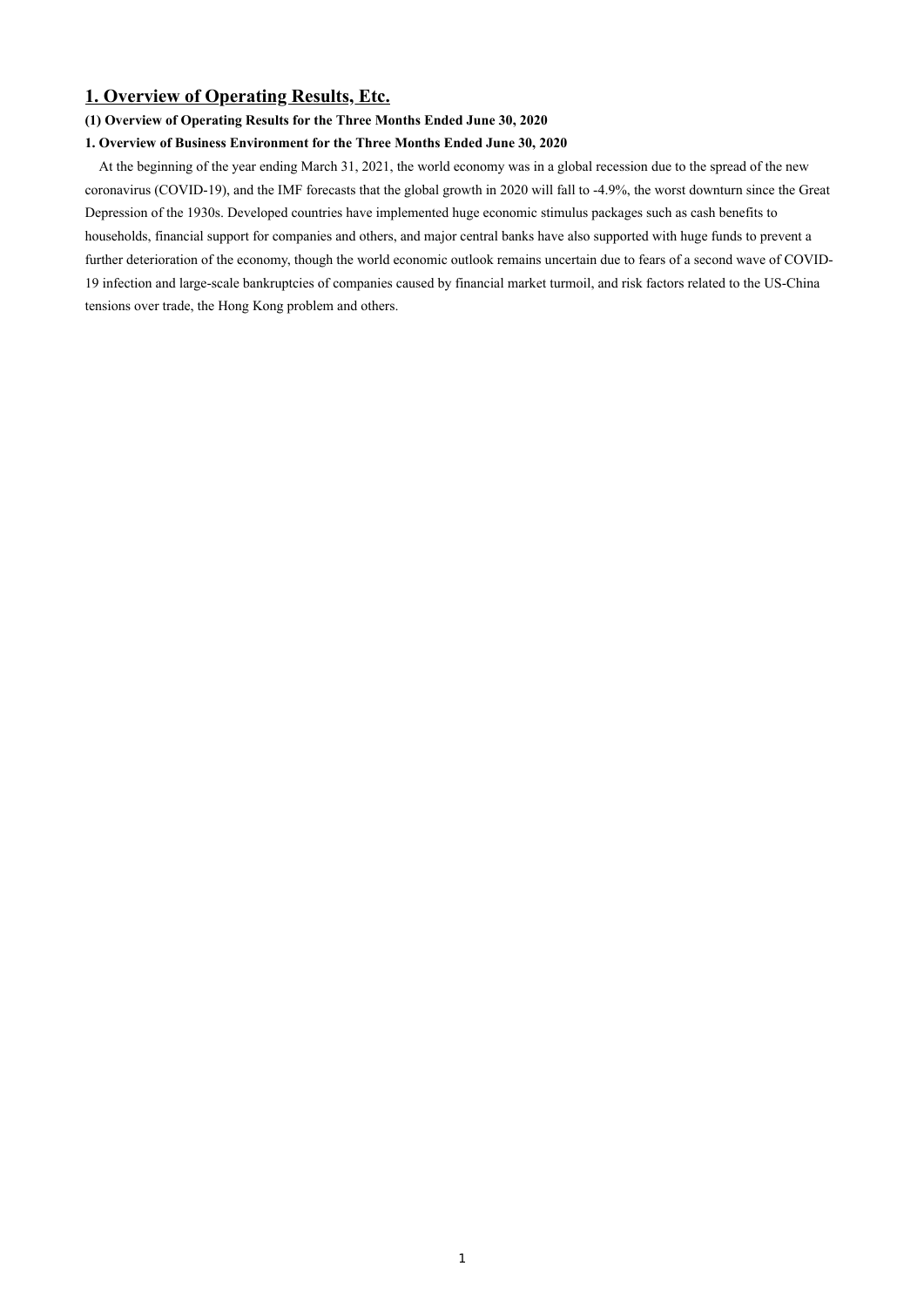### **2. Consolidated Operating Results**

|                                                  |                                     |         |                          | (Yen in millions) |
|--------------------------------------------------|-------------------------------------|---------|--------------------------|-------------------|
|                                                  | For the three months ended June 30, |         | Increase or              |                   |
|                                                  | 2019                                | 2020    | decrease                 | Ratio of change   |
| Net sales                                        | 360,874                             | 336,876 | (23,998)                 | $(6.6)\%$         |
| Operating profit                                 | 27,632                              | 28,112  | 480                      | $1.7\%$           |
| Operating profit ratio                           | $7.7\%$                             | 8.3%    | $\overline{\phantom{a}}$ |                   |
| Profit before income taxes                       | 30,935                              | 27,730  | (3,205)                  | $(10.4)\%$        |
| Profit for the period from continuing operations | 23,677                              | 20,687  | (2,990)                  | $(12.6)\%$        |
| Loss for the period from discontinued operations | (19,781)                            | (74)    | 19,707                   |                   |
| Profit attributable to owners of the parent      | 3,284                               | 20,284  | 17,000                   | 517.7%            |

**Consolidated Operating Results for the Three Months Ended June 30, 2020 ("this three-month period"), Compared to the Three Months Ended June 30, 2019 ("the same period of the prior year")**

Consolidated net sales from continuing operations decreased 6.6% to ¥336,876 million for this three-month period compared to the same period of the prior year. Operating profit increased 1.7% to ¥28,112 million for this three-month period compared to the same period of the prior year mainly due to thorough manufacturing cost improvement, fixed cost rationalization, and others through WPR4 Project, despite the decrease in profits due to the decrease in sales.

Profit before income taxes decreased 10.4% to ¥27,730 million and profit for the period from continuing operations decreased 12.6% to ¥20,687 million compared to the same period of the prior year, respectively.

Profit attributable to owners of the parent, including loss for the period from discontinued operations, was ¥20,284 million, 6.2 times higher than the same period of the prior year, due to the loss related to sales of the business of compressor for refrigerator of Secop and others of the prior year.

The average exchange rate between the Japanese yen and the U.S. dollar for this three-month period was ¥107.62 to the U.S. dollar, which reflected an approximately 2% appreciation of the Japanese yen against the U.S. dollar, compared to the same period of the prior year. The average exchange rate between the Japanese yen and the Euro for this three-month period was ¥118.48 to the Euro, which reflected an approximately 4% appreciation of the Japanese yen against the Euro, compared to the same period of the prior year. The fluctuations of the foreign currency exchange rates had a negative effect on net sales by approximately ¥7,000 million and had a positive effect on operating profit by approximately ¥64 million for this three-month period compared to the same period of the prior year.

NIDEC finalized the provisional accounting treatment for the business combination in the year ended March 31, 2020. Condensed quarterly consolidated financial statements for the three months ended June 30, 2019 reflect the revision of the initially allocated amounts of acquisition price as NIDEC finalized the provisional accounting treatment for the business combination. From the three months ended June 30, 2019, the business of compressor for refrigerator of Secop has been classified as discontinued operations. As a result, the amounts of net sales, operating profit and profit before income taxes no longer include discontinued operations, presenting only the amounts for continuing operations.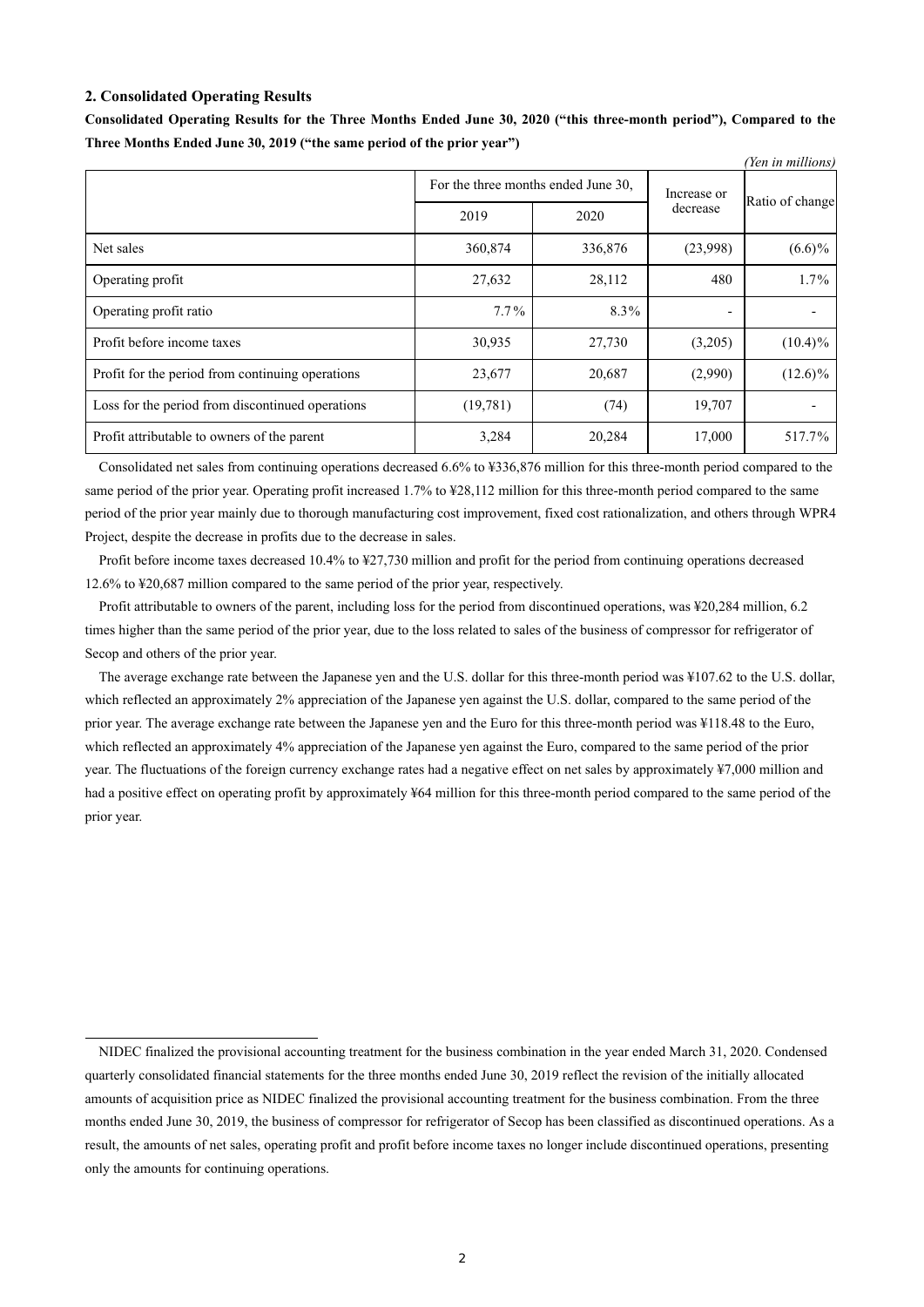**Operating Results by Product Category for This Three-Month Period Compared to the Same Period of the Previous Year**

**Small precision motors**

| <i>ren in muttons)</i> |                                               |                                     |         |                      |                 |  |
|------------------------|-----------------------------------------------|-------------------------------------|---------|----------------------|-----------------|--|
|                        |                                               | For the three months ended June 30, |         | Increase or decrease | Ratio of change |  |
|                        |                                               | 2019                                | 2020    |                      |                 |  |
|                        | Net sales to external customers               | 108,006                             | 104,418 | (3,588)              | $(3.3)\%$       |  |
|                        | Spindle motors for hard disk<br>drives (HDDs) | 38,008                              | 37,043  | (965)                | $(2.5)\%$       |  |
|                        | Other small precision motors                  | 69,998                              | 67,375  | (2,623)              | $(3.7)\%$       |  |
| Operating profit       |                                               | 10,494                              | 14,283  | 3,789                | 36.1%           |  |
| Operating profit ratio |                                               | $9.7\%$                             | 13.7%   |                      |                 |  |

 $\alpha$ <sup>*i*</sup> *(III)*  $\alpha$ 

Net sales of this category decreased 3.3% to ¥104,418 million for this three-month period compared to the same period of the prior year. The fluctuations of the foreign currency exchange rates had a negative effect on net sales of this category by approximately ¥2,000 million for this three-month period compared to the same period of the prior year.

Net sales of spindle motors for HDDs decreased 2.5% to ¥37,043 million for this three-month period compared to the same period of the prior year. The number of units sold of spindle motors for HDDs decreased approximately 19.1% compared to the same period of the prior year. Net sales of other small precision motors decreased 3.7% to ¥67,375 million for this three-month period compared to the same period of the prior year.

Operating profit of this category increased 36.1% to ¥14,283 million for this three-month period compared to the same period of the prior year, mainly due to thorough manufacturing cost improvement and others. The fluctuations of the foreign currency exchange rates had a negative effect on operating profit of this category by approximately ¥200 million for this three-month period compared to the same period of the prior year.

### **Automotive products**

|                                 |                                     |         |                      | (Yen in millions) |  |
|---------------------------------|-------------------------------------|---------|----------------------|-------------------|--|
|                                 | For the three months ended June 30, |         |                      |                   |  |
|                                 | 2019                                | 2020    | Increase or decrease | Ratio of change   |  |
| Net sales to external customers | 75,488                              | 56,797  | (18,691)             | $(24.8)\%$        |  |
| Operating profit                | 6,767                               | 61      | (6,706)              | $(99.1)\%$        |  |
| Operating profit ratio          | $9.0\%$                             | $0.1\%$ |                      |                   |  |

Net sales of this category decreased 24.8% to ¥56,797 million for this three-month period compared to the same period of the previous year. This decrease is due to significant decrease in sales of actuator products of Nidec Motors & Actuators and control valves of Nidec Tosok Corporation and others due to a decrease in global demand, while the impact of the acquisition of OMRON Automotive Electronics Co. Ltd. The fluctuations of the foreign currency exchange rates had a negative effect on net sales of this category by approximately ¥1,200 million for this three-month period compared to the same period of the previous year.

Operating profit of this category decreased 99.1% to ¥61 million for this three-month period compared to the same period of the prior year, due to the continuous inclusion of development costs for traction motor systems (E-Axle) and others, whose demand is expanding rapidly, amid the sharp decline in sales, while improving all manufacturing costs through WPR4 Project with our total efforts. The fluctuations of the foreign currency exchange rates had a positive effect on operating profit of this category by approximately ¥300 million for this three-month period compared to the same period of the previous year.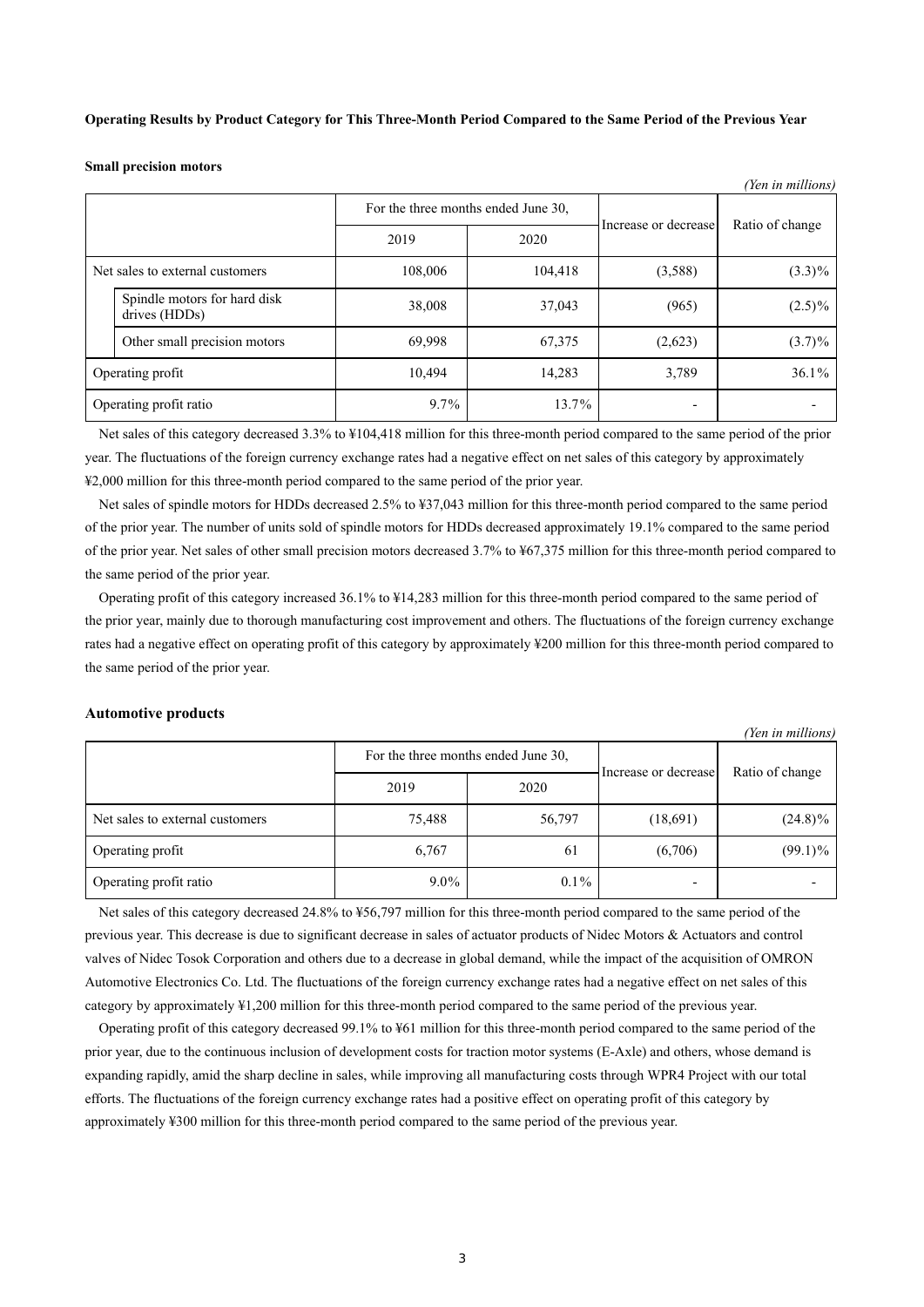### **Appliance, commercial and industrial products**

|                                 |                                     |         |                      | (Yen in millions) |
|---------------------------------|-------------------------------------|---------|----------------------|-------------------|
|                                 | For the three months ended June 30, |         | Increase or decrease | Ratio of change   |
|                                 | 2019                                | 2020    |                      |                   |
| Net sales to external customers | 123,009                             | 125,096 | 2,087                | $1.7\%$           |
| Operating profit                | 8,675                               | 8,967   | 292                  | $3.4\%$           |
| Operating profit ratio          | $7.1\%$                             | $7.2\%$ |                      |                   |

Net sales of this category increased 1.7% to ¥125,096 million for this three-month period compared to the same period of the prior year, primarily due to the impact of the acquisition of Embraco. The fluctuations of the foreign currency exchange rates had a negative effect on net sales of this category by approximately ¥2,600 million for this three-month period compared to the same period of the previous year.

Operating profit of this category increased 3.4% to ¥8,967 million for this three-month period compared to the same period of the previous year, mainly due to manufacturing cost improvement and fixed cost rationalization. The fluctuations of the foreign currency exchange rates had a negative effect on operating profit of this category by ¥26 million for this three-month period compared to the same period of the previous year.

### **Machinery**

|                                 |                                     |          |                      | (Yen in millions) |
|---------------------------------|-------------------------------------|----------|----------------------|-------------------|
|                                 | For the three months ended June 30, |          |                      | Ratio of change   |
|                                 | 2019                                | 2020     | Increase or decrease |                   |
| Net sales to external customers | 38,086                              | 35,729   | (2,357)              | $(6.2)\%$         |
| Operating profit                | 5,307                               | 6,181    | 874                  | $16.5\%$          |
| Operating profit ratio          | 13.9%                               | $17.3\%$ |                      |                   |

Net sales of this category decreased 6.2% to ¥35,729 million for this three-month period compared to the same period of the previous year, due to lower sales in LCD panel handling robots and other products and other factors.

Operating profit of this category increased 16.5% to ¥6,181 million for this three-month period compared to the same period of the previous year, due to the effect of manufacturing cost improvement and fixed cost rationalization, despite a decrease in profit due to the decrease in sales.

### **Electronic and optical components**

|                                 |                                     |          |                      | (Yen in millions) |
|---------------------------------|-------------------------------------|----------|----------------------|-------------------|
|                                 | For the three months ended June 30, |          | Increase or decrease |                   |
|                                 | 2019                                | 2020     |                      | Ratio of change   |
| Net sales to external customers | 15,170                              | 14,086   | (1,084)              | $(7.1)\%$         |
| Operating profit                | 1,291                               | 1,496    | 205                  | 15.9%             |
| Operating profit ratio          | $8.5\%$                             | $10.6\%$ |                      |                   |

Net sales of this category decreased 7.1% to ¥14,086 million for this three-month period compared to the same period of the previous year.

Operating profit of this category increased 15.9% to ¥1,496 million for this three-month period compared to the same period of the previous year, due to manufacturing cost improvement and fixed cost rationalization, despite a decrease in profit due to the decrease in sales.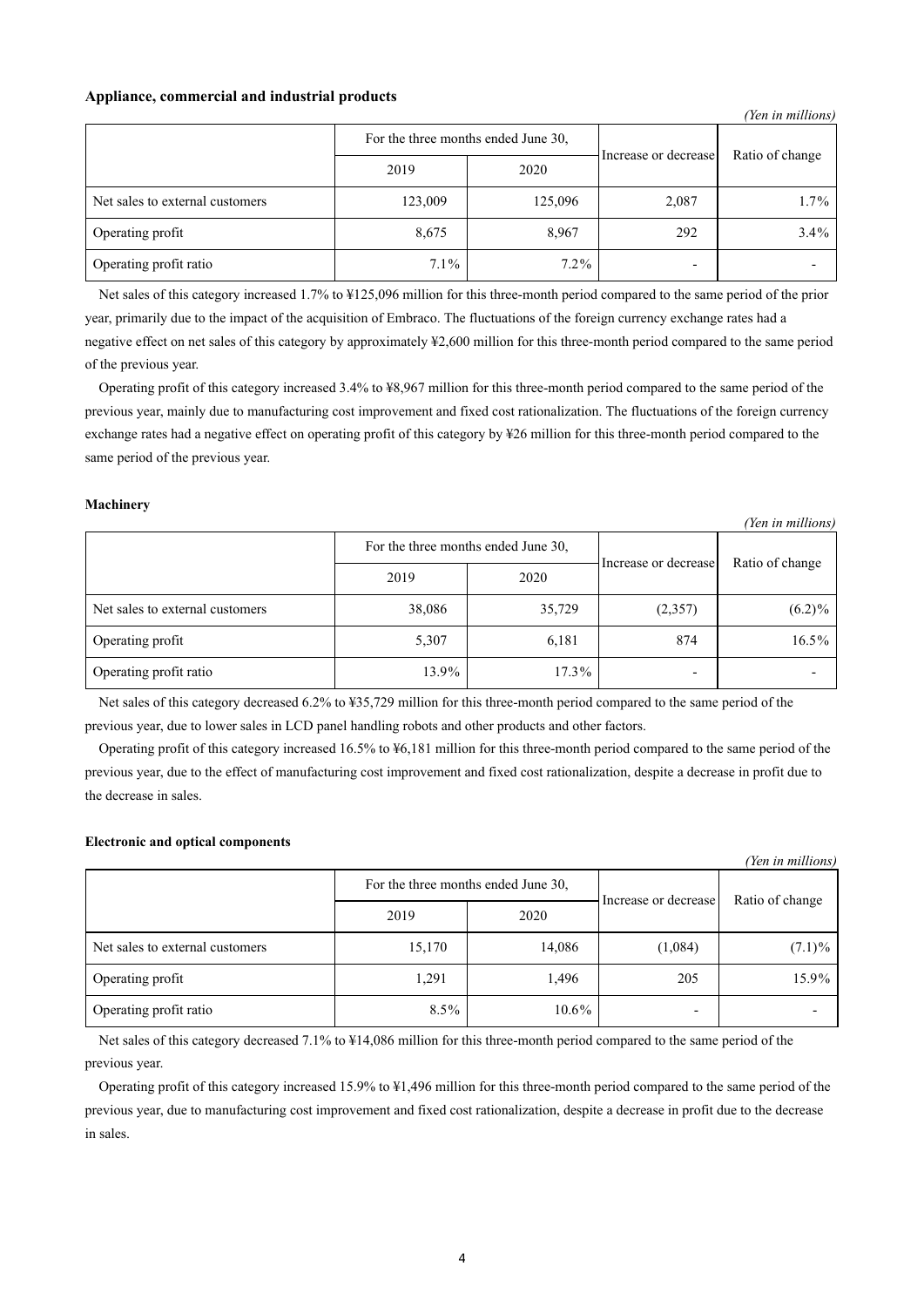## **Other products**

*(Yen in millions)*

|                                 | For the three months ended June 30, |          | Increase or decrease     | Ratio of change |
|---------------------------------|-------------------------------------|----------|--------------------------|-----------------|
|                                 | 2019                                | 2020     |                          |                 |
| Net sales to external customers | 1,115                               | 750      | (365)                    | $(32.7)\%$      |
| Operating profit                | 188                                 | 84       | (104)                    | $(55.3)\%$      |
| Operating profit ratio          | 16.9%                               | $11.2\%$ | $\overline{\phantom{0}}$ |                 |

Net sales of this category decreased 32.7% to ¥750 million and operating profit of this category decreased 55.3% to ¥84 million for this three-month period compared to the same period of the prior year.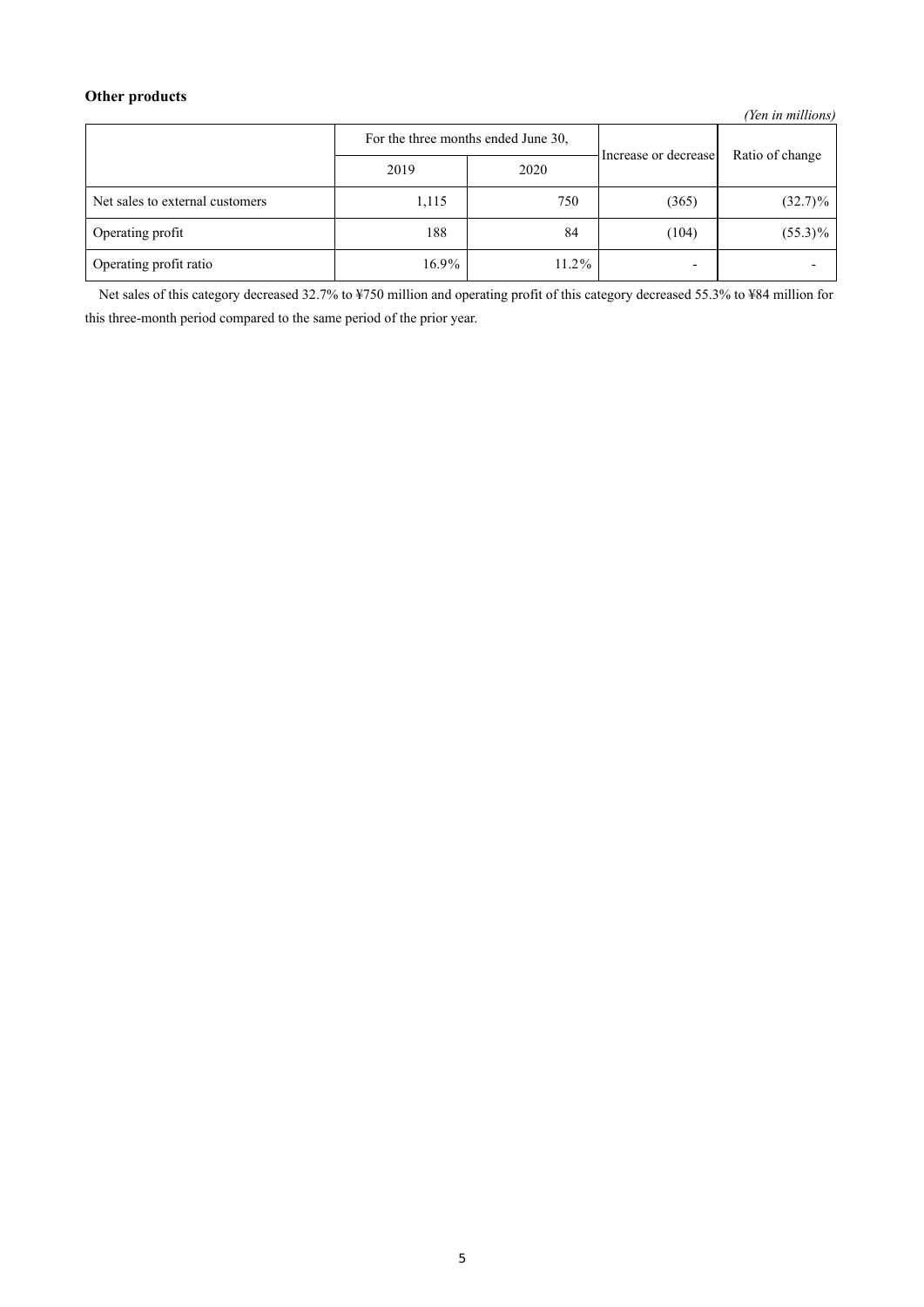## **Consolidated Operating Results for the Three Months Ended June 30, 2020 ("1Q"), Compared to the Previous Three Months Ended March 31, 2020 ("4Q")**

|                                                              |                            |               |                      | (Yen in millions) |
|--------------------------------------------------------------|----------------------------|---------------|----------------------|-------------------|
|                                                              | For the three months ended |               | Increase or decrease |                   |
|                                                              | March 31, 2020             | June 30, 2020 |                      | Ratio of change   |
| Net sales                                                    | 375,192                    | 336,876       | (38,316)             | $(10.2)\%$        |
| Operating profit                                             | 15,672                     | 28,112        | 12,440               | 79.4%             |
| Operating profit ratio                                       | $4.2\%$                    | 8.3%          |                      |                   |
| Profit before income taxes                                   | 12,429                     | 27,730        | 15,301               | 123.1%            |
| Profit for the period from continuing<br>operations          | 5,741                      | 20,687        | 14,946               | 260.3%            |
| Profit (loss) for the period from<br>discontinued operations | 3,424                      | (74)          | (3,498)              |                   |
| Profit attributable to owners of the parent                  | 9,358                      | 20,284        | 10,926               | 116.8%            |

Consolidated net sales from continuing operations decreased 10.2% to ¥336,876 million for 1Q compared to 4Q. Operating profit increased 79.4% to ¥28,112 million for 1Q compared to 4Q due to thorough manufacturing cost improvement, fixed cost rationalization, and others through WPR4 Project, despite a decrease in profits due to the decrease in sales. Profit before income taxes increased 123.1% to ¥27,730 million and profit for the period from continuing operations increased 260.3% to ¥20,687 million for 1Q compared to 4Q.

Profit attributable to owners of the parent, including Profit (loss) for the period from discontinued operations, increased 116.8% to ¥20,284 million for 1Q compared to 4Q.

The average exchange rate between the Japanese yen and the U.S. dollar for 1Q was ¥107.62 to the U.S. dollar, which reflected an approximately 1% appreciation of the Japanese yen against the U.S. dollar, compared to 4Q. The average exchange rate between the Japanese yen and the Euro for 1Q was ¥118.48 to the Euro, which reflected an approximately 1% appreciation of the Japanese yen against the Euro, compared to 4Q. The fluctuations of the foreign currency exchange rates had a negative effect on net sales by approximately ¥4,400 million and a positive effect on operating profit by approximately ¥200 million for 1Q compared to 4Q.

NIDEC finalized a part or all of the provisional accounting treatment for the business combination in the three months ended June 30, 2020. Condensed quarterly consolidated financial statements for the three months ended March 31, 2020 reflect the revision of the initially allocated amounts of acquisition price as NIDEC finalized the provisional accounting treatment for the business combination. From the three months ended June 30, 2019, the business of compressor for refrigerator of Secop has been classified as discontinued operations. As a result, the amounts of net sales, operating profit and profit before income taxes no longer include discontinued operations, presenting only the amounts for continuing operations.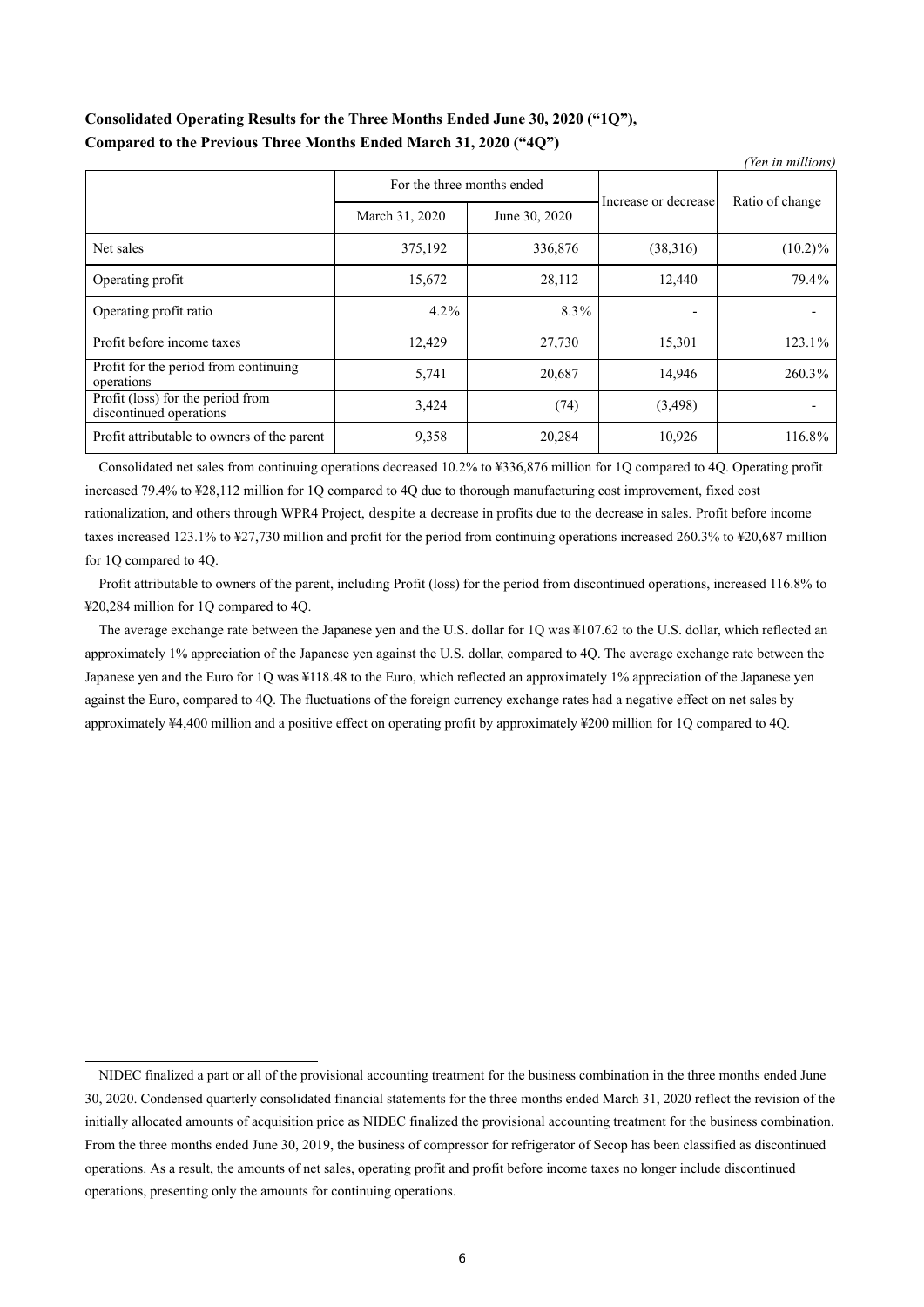### **Operating Results by Product Category for 1Q Compared to 4Q**

|                                               |                                 |         |                      | (Yen in millions) |
|-----------------------------------------------|---------------------------------|---------|----------------------|-------------------|
|                                               | For the three months ended      |         | Increase or decrease | Ratio of change   |
|                                               | March 31, 2020<br>June 30, 2020 |         |                      |                   |
| Net sales to external customers               | 89,356                          | 104,418 | 15,062               | 16.9%             |
| Spindle motors for hard disk<br>drives (HDDs) | 40,055                          | 37,043  | (3,012)              | $(7.5)\%$         |
| Other small precision motors                  | 49,301                          | 67,375  | 18,074               | 36.7%             |
| Operating profit                              | 4,579                           | 14,283  | 9,704                | 211.9%            |
| Operating profit ratio                        | $5.1\%$                         | 13.7%   | -                    |                   |

### **Small precision motors**

Net sales of this category increased 16.9% to ¥104,418 million and the impact of foreign exchange rates decreased sales by approximately ¥1,300 million from 4Q.

Net sales of spindle motors for HDDs decreased 7.5% to ¥37,043 million for 1Q compared to 4Q. The number of units sold of spindle motors for HDDs decreased approximately 9.4% for 1Q compared to 4Q. Net sales of other small precision motors increased 36.7% to ¥67,375 million for 1Q compared to 4Q.

Operating profit of this category increased 211.9% to ¥14,283 million for 1Q compared to 4Q, due to the increase in sales of other small precision motors, thorough manufacturing cost improvement and others. The impact of foreign exchange rates increased operating profit by approximately ¥100 million from 4Q.

### **Automotive products**

*(Yen in millions)*

|                                 | For the three months ended |               | Increase or decrease |                 |
|---------------------------------|----------------------------|---------------|----------------------|-----------------|
|                                 | March 31, 2020             | June 30, 2020 |                      | Ratio of change |
| Net sales to external customers | 90,220                     | 56,797        | (33, 423)            | $(37.0)\%$      |
| Operating profit                | 3,596                      | 61            | (3,535)              | $(98.3)\%$      |
| Operating profit ratio          | $4.0\%$                    | $0.1\%$       |                      |                 |

Net sales of this category decreased 37.0% to ¥56,797 million for 1Q compared to 4Q, mainly due to a decrease in sales of automotive electronics components and actuator products, and other factors due to a decrease in global demand. The fluctuations of the foreign currency exchange rates had a negative effect on net sales of this category by approximately ¥800 million for 1Q compared to 4Q.

Operating profit of this category decreased 98.3% to ¥61 million for 1Q compared to 4Q as a result of our total efforts to improve all manufacturing costs through WPR4 Project amid a significant decrease in sales. The fluctuations of the foreign currency exchange rates had a positive effect on operating profit of this category by approximately ¥100 million for 1Q compared to 4Q.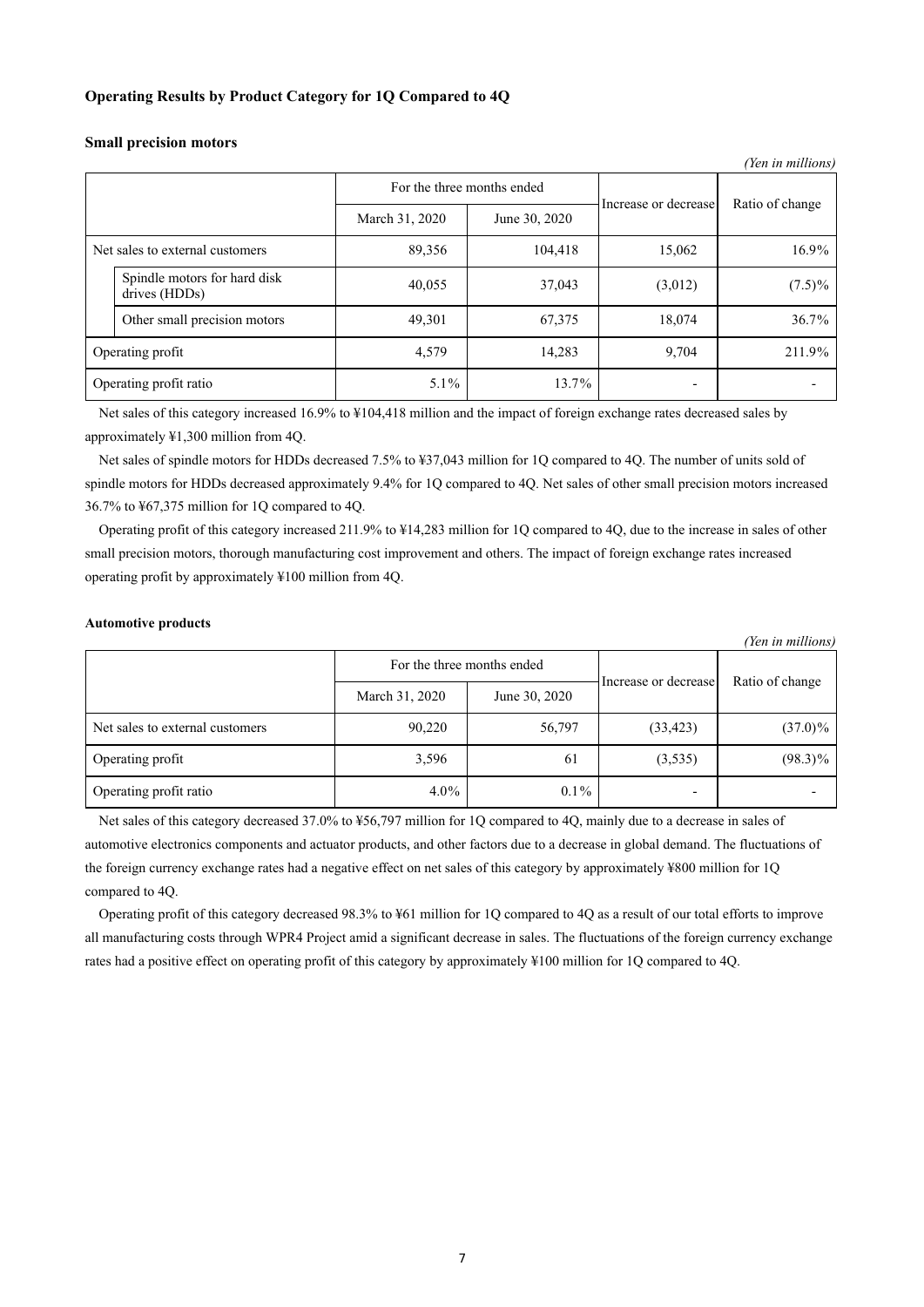### **Appliance, commercial and industrial products**

|                                 |                |                      |                 | (Yen in millions) |
|---------------------------------|----------------|----------------------|-----------------|-------------------|
| For the three months ended      |                | Increase or decrease | Ratio of change |                   |
|                                 | March 31, 2020 | June 30, 2020        |                 |                   |
| Net sales to external customers | 145,024        | 125,096              | (19, 928)       | $(13.7)\%$        |
| Operating profit                | 6,802          | 8,967                | 2,165           | 31.8%             |
| Operating profit ratio          | $4.7\%$        | $7.2\%$              |                 |                   |

Net sales of this category decreased 13.7% to ¥125,096 million for 1Q compared to 4Q, mainly due to a decrease in global demand. The fluctuations of the foreign currency exchange rates had a negative effect on net sales of this category by approximately  $\frac{1}{2}1,600$ million for 1Q compared to 4Q.

Operating profit of this category increased 31.8% to ¥8,967 million for 1Q compared to 4Q, mainly due to manufacturing cost improvement and fixed cost rationalization, despite the impact of lower sales. The fluctuations of the foreign currency exchange rates had a negative effect on operating profit of this category by approximately ¥53 million for 1Q compared to 4Q.

### **Machinery**

|                                 |                            |               |                      | (Yen in millions) |
|---------------------------------|----------------------------|---------------|----------------------|-------------------|
|                                 | For the three months ended |               |                      |                   |
|                                 | March 31, 2020             | June 30, 2020 | Increase or decrease | Ratio of change   |
| Net sales to external customers | 34,527                     | 35,729        | 1,202                | $3.5\%$           |
| Operating profit                | 4,527                      | 6,181         | 1,654                | 36.5%             |
| Operating profit ratio          | 13.1%                      | $17.3\%$      |                      |                   |

Net sales of this category increased 3.5% to ¥35,729 million for 1Q compared to 4Q. Operating profit of this category increased 36.5% to ¥6,181 million for 1Q compared to 4Q due to higher sales and manufacturing cost improvement effects.

### **Electronic and optical components**

|                                 |                            |               |                      | (Yen in millions) |
|---------------------------------|----------------------------|---------------|----------------------|-------------------|
|                                 | For the three months ended |               |                      |                   |
|                                 | March 31, 2020             | June 30, 2020 | Increase or decrease | Ratio of change   |
| Net sales to external customers | 14,996                     | 14,086        | (910)                | $(6.1)\%$         |
| Operating profit                | (144)                      | 1,496         | 1,640                |                   |
| Operating profit ratio          | $(1.0)\%$                  | $10.6\%$      |                      |                   |

Net sales of this category decreased 6.1% to ¥14,086 million for 1Q compared to 4Q and operating profit of this category increased ¥1,640 million to ¥1,496 million for 1Q compared to 4Q due to thorough manufacturing cost improvement and fixed cost rationalization effects.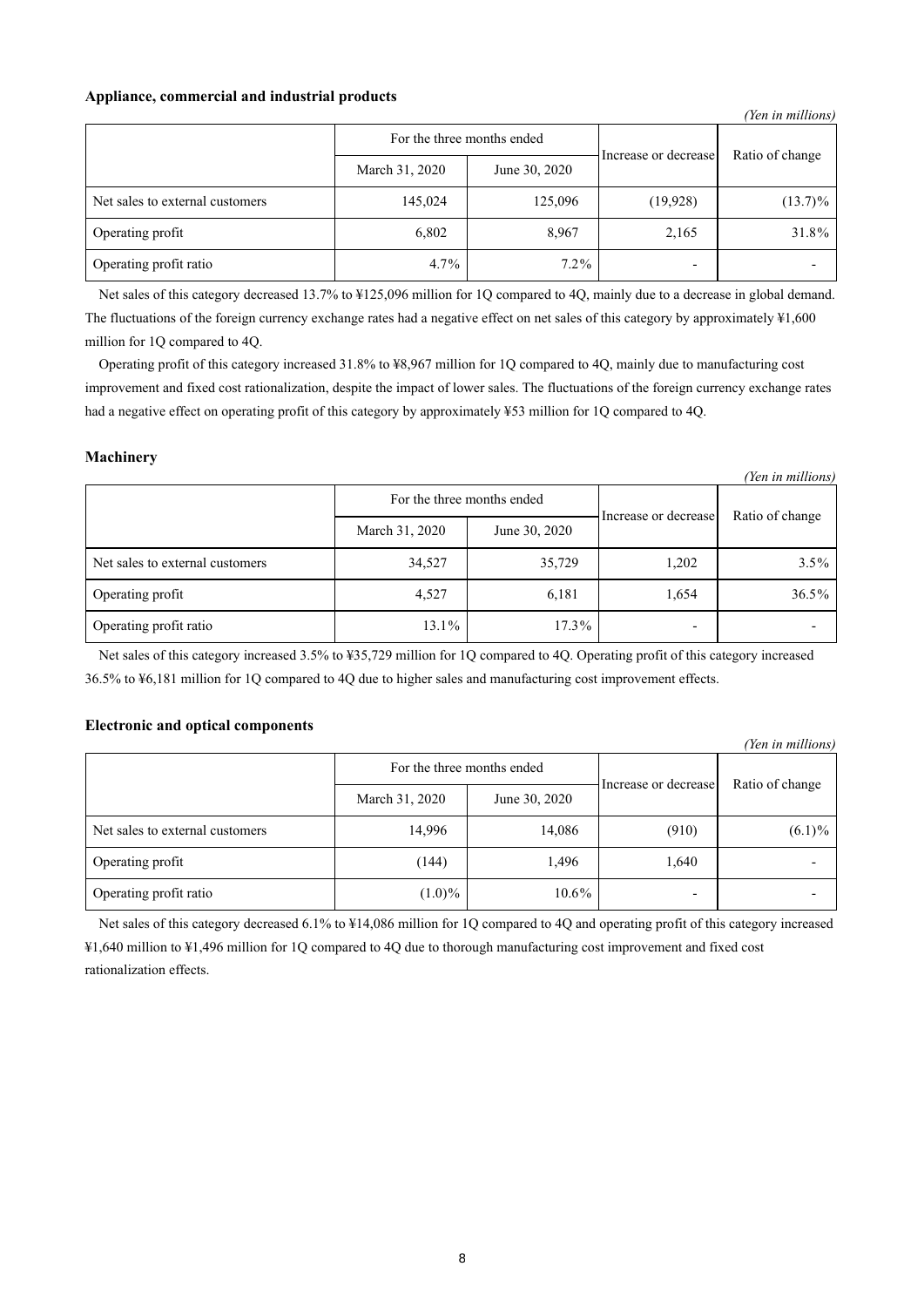# **Other products**

*(Yen in millions)*

|                                 | For the three months ended |               | Increase or decrease     | Ratio of change |
|---------------------------------|----------------------------|---------------|--------------------------|-----------------|
|                                 | March 31, 2020             | June 30, 2020 |                          |                 |
| Net sales to external customers | 1,069                      | 750           | (319)                    | $(29.8)\%$      |
| Operating profit                | 102                        | 84            | (18)                     | $(17.6)\%$      |
| Operating profit ratio          | $9.5\%$                    | $11.2\%$      | $\overline{\phantom{a}}$ |                 |

Net sales of this category decreased 29.8% from 4Q to ¥750 million and operating profit of this category decreased 17.6% to ¥84 million.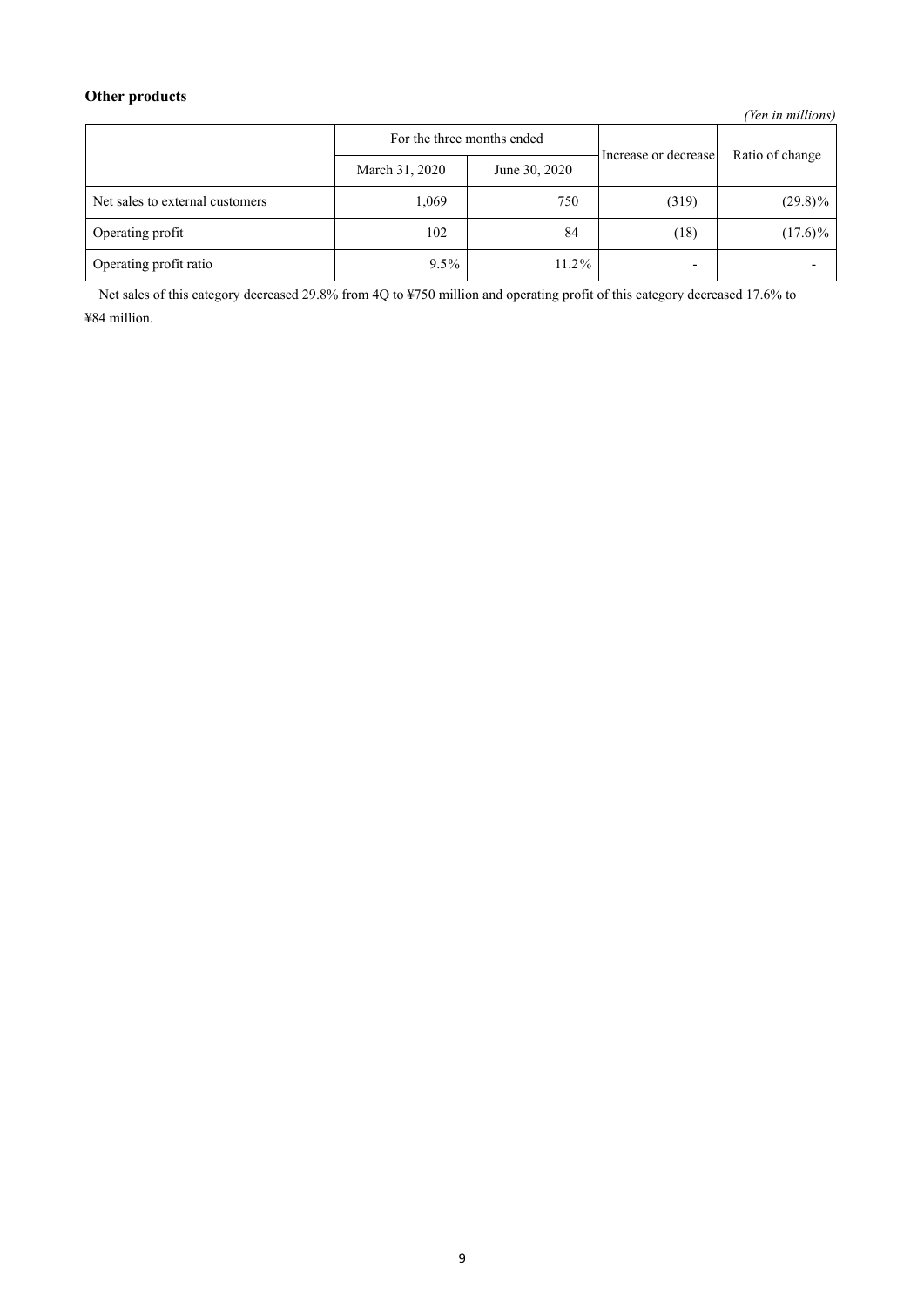### **(2) Financial Position**

|                                                                                         |                                          |           | (Yen in millions)       |
|-----------------------------------------------------------------------------------------|------------------------------------------|-----------|-------------------------|
|                                                                                         | As of March 31, 2020 As of June 30, 2020 |           | Increase or<br>decrease |
| Total assets                                                                            | 2,117,428                                | 2,081,162 | (36,266)                |
| Total liabilities                                                                       | 1,149,420                                | 1,110,350 | (39,070)                |
| Total equity attributable to owners of the parent                                       | 947,665                                  | 950,147   | 2,482                   |
| Interest-bearing debt *1                                                                | 599,779                                  | 607,886   | 8,107                   |
| Net interest-bearing debt *2                                                            | 392,793                                  | 422,150   | 29,357                  |
| Debt ratio $(\%$ ) *3                                                                   | 28.3                                     | 29.2      | 0.9                     |
| Debt to equity ratio ("D/E ratio") (times) *4                                           | 0.63                                     | 0.64      | 0.01                    |
| Net $D/E$ ratio (times) $*5$                                                            | 0.41                                     | 0.44      | 0.03                    |
| Ratio of total equity attributable to owners of the parent to total<br>assets $(\%)^*6$ | 44.8                                     | 45.7      | 0.9                     |

(Notes) \*1. Interest-bearing debt: The sum of "short term borrowings", "long term debt due within one year" and "long term debt" on the consolidated statements of financial position

\*2. Net interest-bearing debt: Interest-bearing debt less "cash and cash equivalents"

\*3. Debt ratio: Interest-bearing debt divided by total assets

\*4. D/E ratio: Interest-bearing debt divided by total equity attributable to owners of the parent

\*5. Net D/E ratio: Net interest-bearing debt divided by total equity attributable to owners of the parent

\*6. Ratio of total equity attributable to owners of the parent to total assets: Total equity attributable to owners of the parent divided by total assets

Total assets decreased ¥36,266 million to ¥2,081,162 million as of June 30, 2020 compared to March 31, 2020. This was mainly due to decreases of ¥21,250 million in cash and cash equivalents, and ¥20,776 million in trade and other receivables.

Total liabilities decreased ¥39,070 million to ¥1,110,350 million as of June 30, 2020 compared to March 31, 2020. This was mainly due to a decrease of ¥46,862 million in trade and other payables, though there was an increase of ¥8,107 million in interest-bearing debt. Specifically, short term borrowings increased ¥6,762 million to ¥123,716 million, long term debt due within one year decreased ¥50,356 million to ¥61,470 million and long term debt increased ¥51,701 million to ¥422,700 million as of June 30, 2020 compared to March 31, 2020.

As a result, net interest-bearing debt increased to ¥422,150 million as of June 30, 2020 from ¥392,793 million as of March 31, 2020. The debt ratio that includes lease liabilities increased to 29.2% as of June 30, 2020 from 28.3% as of March 31, 2020. The D/E ratio increased to 0.64 times as of June 30, 2020 from 0.63 times as of March 31, 2020. The net D/E ratio increased to 0.44 times as of June 30, 2020 from 0.41 times as of March 31, 2020.

Total equity attributable to owners of the parent increased ¥2,482 million to ¥950,147 million as of June 30, 2020 compared to March 31, 2020. Ratio of total equity attributable to owners of the parent to total assets increased to 45.7% as of June 30, 2020 from 44.8% as of March 31, 2020. This was mainly due to a decrease in other components of equity of ¥1,676 million, though there was an increase in retained earnings of ¥4,235 million.

NIDEC finalized a part or all of the provisional accounting treatment for the business combination in the three months ended June 30, 2020. Consolidated financial statements for the year ended March 31, 2020 reflect the revision of the initially allocated amounts of acquisition price as NIDEC finalized the provisional accounting treatment for the business combination.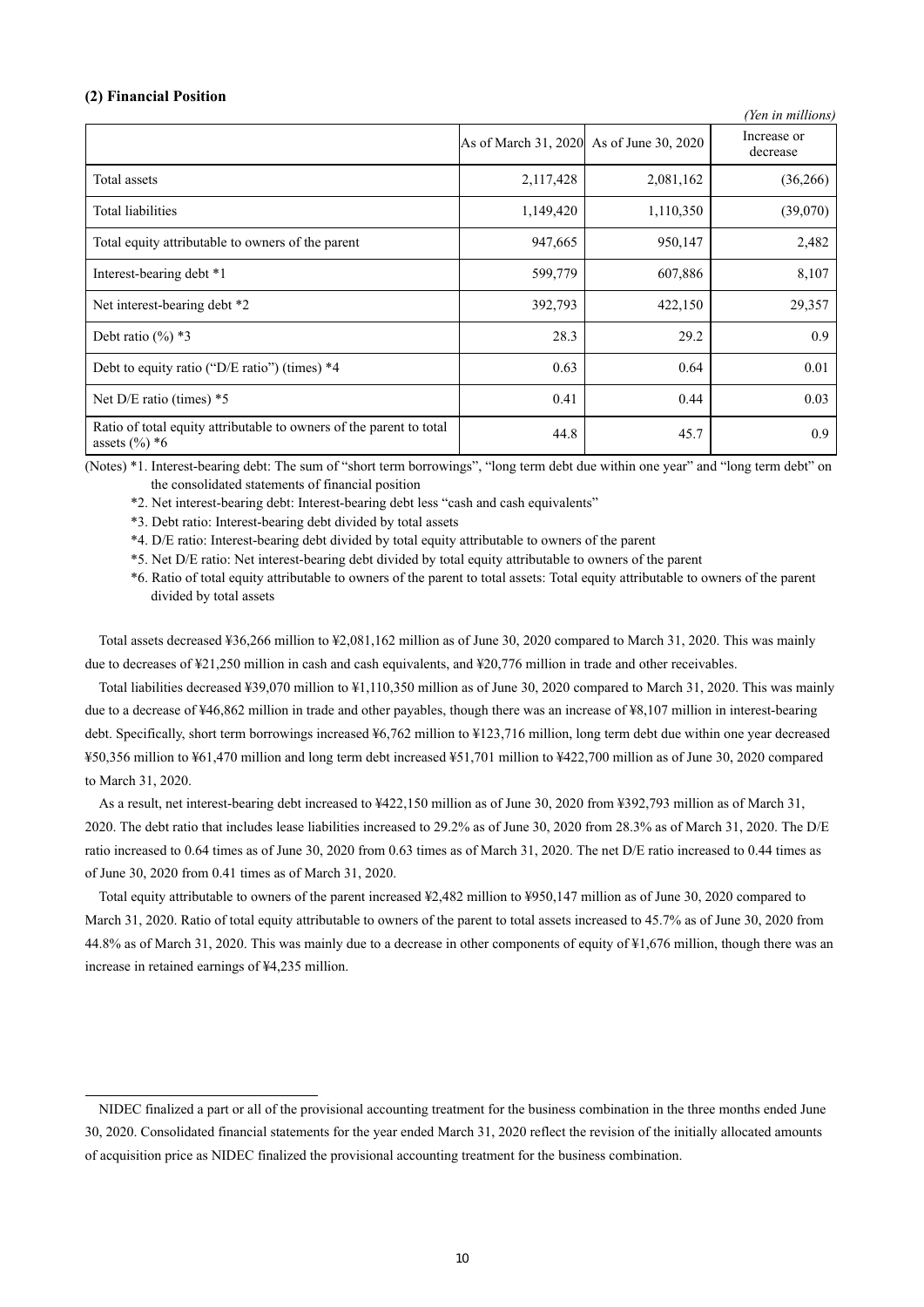### **Overview of Cash Flow**

|                                                     |                                     |           | (Yen in millions)    |
|-----------------------------------------------------|-------------------------------------|-----------|----------------------|
|                                                     | For the three months ended June 30, |           | Increase or decrease |
|                                                     | 2019                                | 2020      |                      |
| Net cash provided by operating activities           | 32,723                              | 22,435    | (10, 288)            |
| Net cash used in investing activities               | (42, 660)                           | (27, 647) | 15,013               |
| Free cash flow *1                                   | (9,937)                             | (5,212)   | 4,725                |
| Net cash (used in) provided by financing activities | 11,483                              | (13,058)  | (24, 541)            |

(Note) \*1. Free cash flow: The sum of "net cash provided by operating activities" and "net cash used in investing activities".

Cash flows from operating activities for this three-month period came to a net cash inflow of ¥22,435 million. Compared to the same period of the prior year, the cash inflow from operating activities for this three-month period decreased ¥10,288 million. This decrease was mainly due to decreases in accounts payable net changes year on year of ¥22,436 million and other, net changes year on year of ¥12,433 million. On the other hand, there was an increase in accounts receivable net changes year on year of ¥26,517 million.

Cash flows from investing activities for this three-month period came to a net cash outflow of ¥27,647 million. Compared to the same period of the prior year, the net cash outflow from investing activities for this three-month period decreased ¥15,013 million mainly due to a decrease in additions to property, plant and equipment of ¥13,799 million.

As a result, we had a negative free cash flow of ¥5,212 million for this three-month period, an increase of ¥4,725 million compared to a negative free cash flow of ¥9,937 million for the same period of the prior year.

Cash flows from financing activities for this three-month period came to a net cash outflow of ¥13,058 million. Compared to the same period of the prior year, the net cash outflow from financing activities for this three-month period increased ¥24,541 million mainly due to a decrease in short term borrowings net changes year on year of ¥23,548 million.

As a result of the foregoing factors and the impact of foreign exchange fluctuations, the balance of cash and cash equivalents as of June 30, 2020 decreased ¥21,250 million to ¥185,736 million from March 31, 2020. All the above amounts include discontinued operations.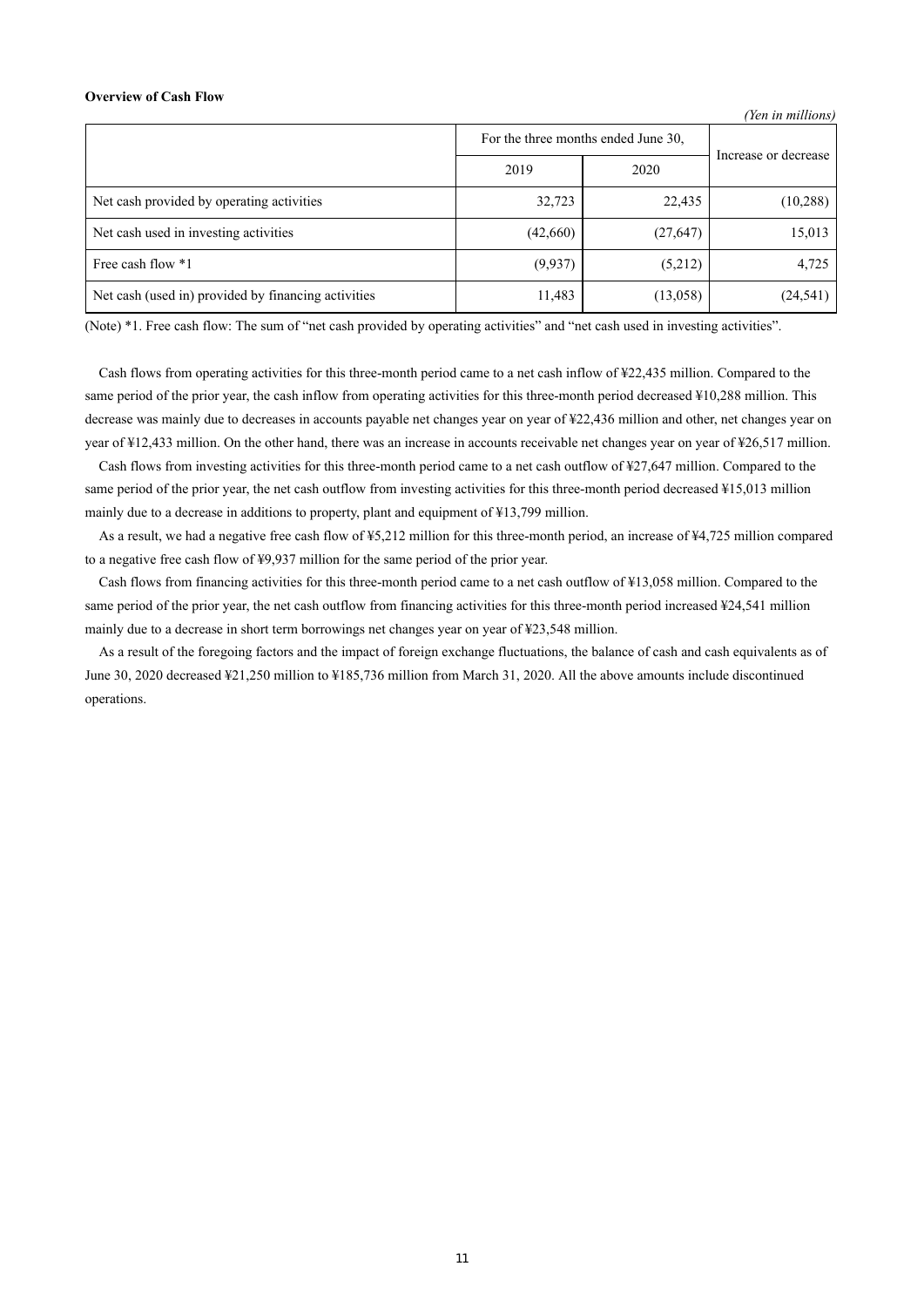### **(3) Explanation Regarding Future Forecast Information of Consolidated Financial Results**

Though economic activities are restarting mainly in developed countries supported by large-scale fiscal stimulus packages and infection prevention measures, the global economic trends remain uncertain due to the continuing spread of the new coronavirus (COVID-19) infection in the Americas, South Asia, Africa and others, fears of a second wave of COVID-19 infection, deterioration of corporate performance, the US-China tension and others.

The forecasts for the year ending March 31, 2021 described below are prepared based on an assumption that exchange rates are  $USS1 = 4105$  and  $61 = 4117$ .

### **Forecast of Consolidated Financial Performance for the Year Ending March 31, 2021**

| Net sales                                   | $\text{\#1,500,000}$ million (97.7% compared to the previous fiscal year) |
|---------------------------------------------|---------------------------------------------------------------------------|
| Operating profit                            | $\text{\#125,000}$ million (114.6% compared to the previous fiscal year)  |
| Profit before income taxes                  | $\text{\#125,000}$ million (118.3% compared to the previous fiscal year)  |
| Profit attributable to owners of the parent | $\text{\#100,000}$ million (170.0% compared to the previous fiscal year)  |

### **Forecast of Consolidated Financial Performance for the Six Months Ending September 30, 2020**

| Net sales                                   | $\text{\#}700,000$ million (93.2% compared to the previous fiscal year) |
|---------------------------------------------|-------------------------------------------------------------------------|
| Operating profit                            | $\text{\#55,000}$ million (89.0% compared to the previous fiscal year)  |
| Profit before income taxes                  | ¥55,000 million (86.8% compared to the previous fiscal year)            |
| Profit attributable to owners of the parent | $\text{\#40,000}$ million (146.9% compared to the previous fiscal year) |

#### (Notes) 1. Consolidated performance is based on IFRS.

2. The calculations for the conversion of Asian currencies into Japanese yen also used the exchange rates, US\$1 = ¥105 and  $61 = 117$ .

### **Cautionary Note Regarding Forward-Looking Statements**

Forward-looking statements, such as forecast of consolidated financial performance, stated in this document are based on information currently possessed by NIDEC or certain assumptions that NIDEC has deemed as rational. NIDEC cannot make any assurances that the contents mentioned in these forward-looking statements will ever materialize. Actual financial performance could be significantly different from NIDEC's expectations as a result of various factors.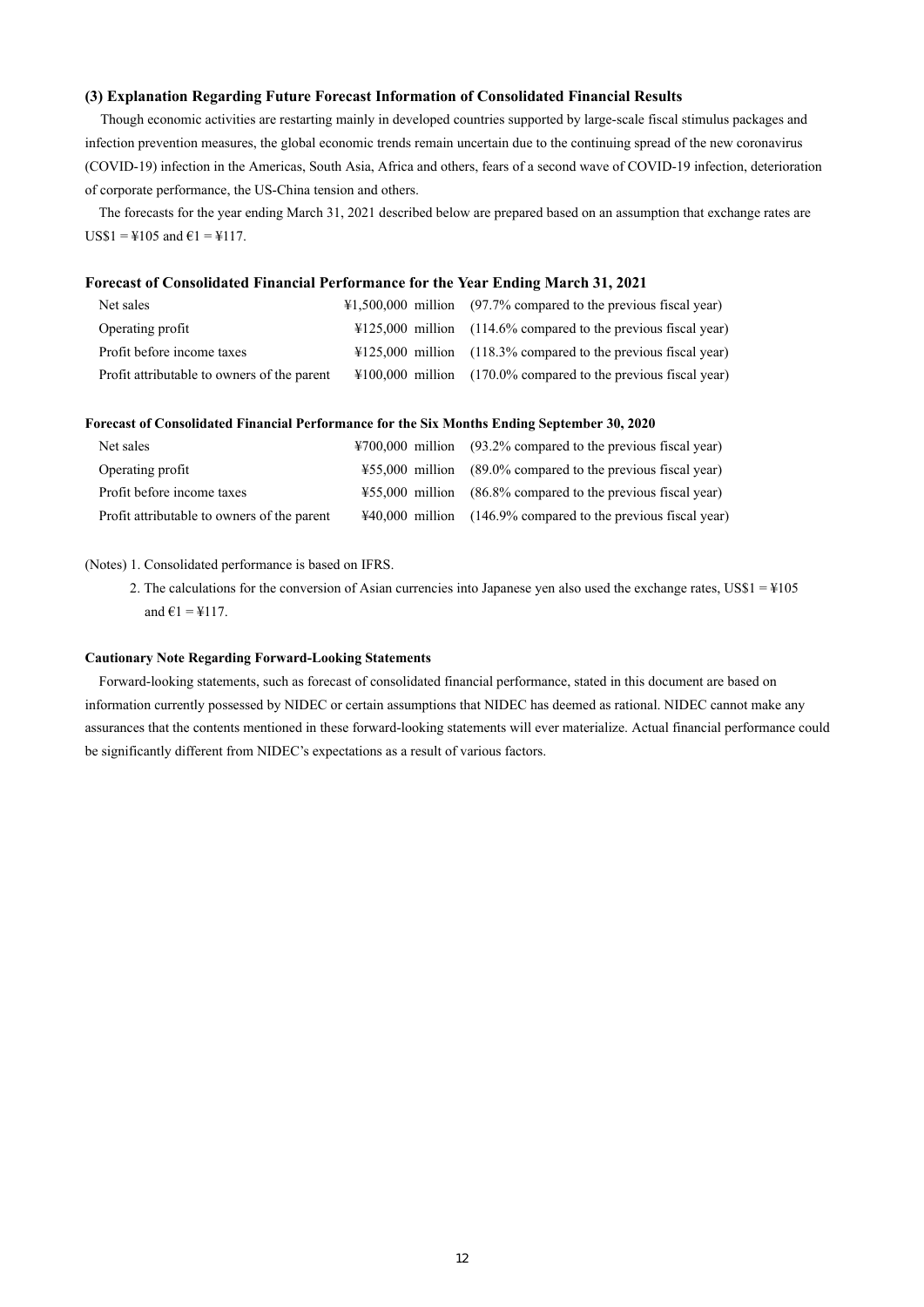|                                                   |                      | (Yen in millions)   |
|---------------------------------------------------|----------------------|---------------------|
|                                                   | As of March 31, 2020 | As of June 30, 2020 |
| Assets                                            |                      |                     |
| Current assets                                    |                      |                     |
| Cash and cash equivalents                         | 206,986              | 185,736             |
| Trade and other receivables                       | 394,259              | 373,483             |
| Other financial assets                            | 913                  | 1,551               |
| Income tax receivables                            | 12,885               | 13,761              |
| Inventories                                       | 278,185              | 282,843             |
| Other current assets                              | 40,309               | 44,488              |
| Total current assets                              | 933,537              | 901,862             |
| Non-current assets                                |                      |                     |
| Property, plant and equipment                     | 630,380              | 631,264             |
| Goodwill                                          | 322,909              | 320,913             |
| Intangible assets                                 | 177,390              | 176,947             |
| Investments accounted for using the equity method | 3,294                | 3,111               |
| Other investments                                 | 14,479               | 14,895              |
| Other financial assets                            | 6,888                | 7,437               |
| Deferred tax assets                               | 18,274               | 14,789              |
| Other non-current assets                          | 10,277               | 9,944               |
| Total non-current assets                          | 1,183,891            | 1,179,300           |
| Total assets                                      | 2,117,428            | 2,081,162           |

# **2. Condensed Quarterly Consolidated Financial Statements and Other Information**

**(1) Condensed Quarterly Consolidated Statements of Financial Position**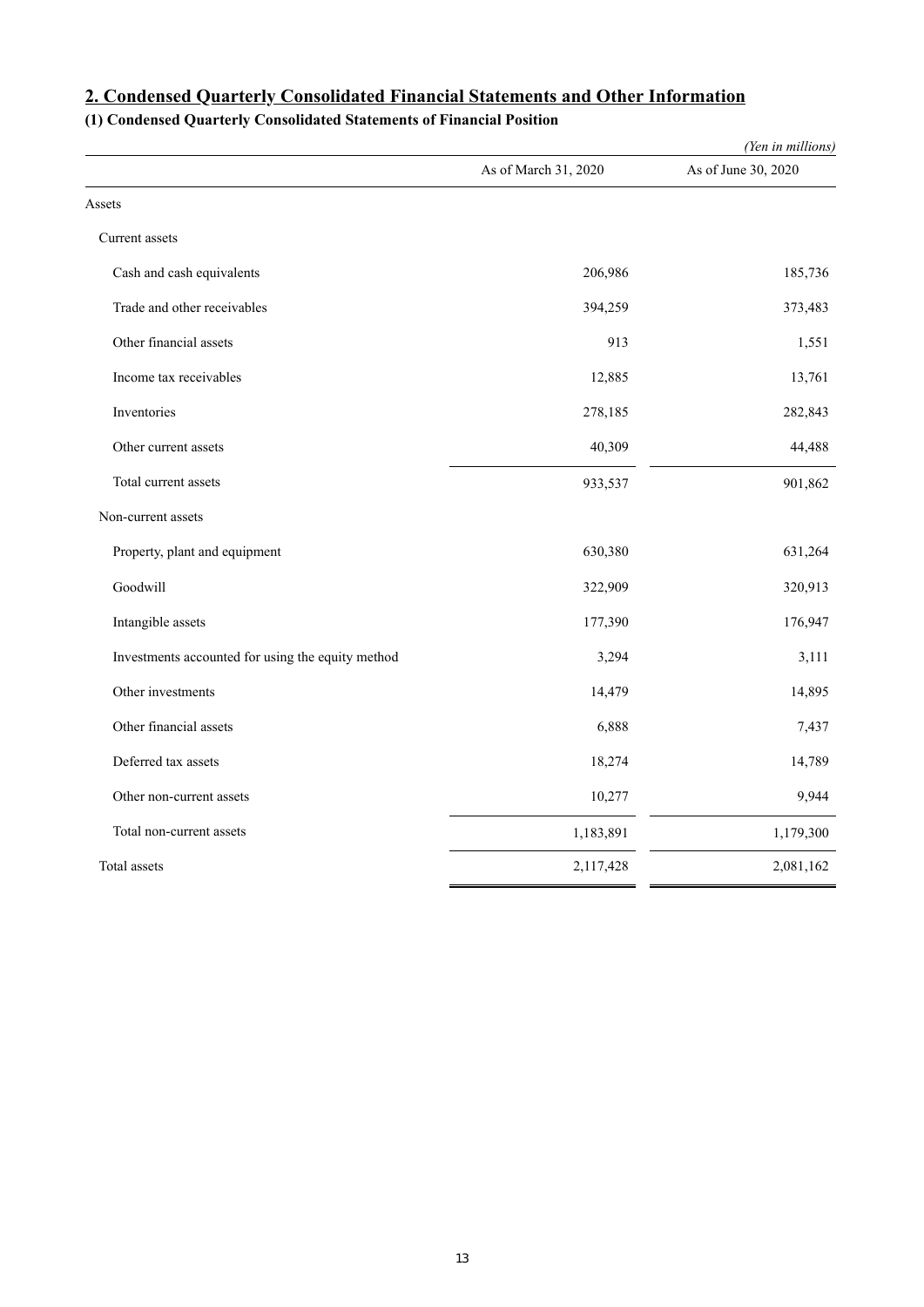|                                                   |                      | (Yen in millions)   |  |
|---------------------------------------------------|----------------------|---------------------|--|
|                                                   | As of March 31, 2020 | As of June 30, 2020 |  |
| Liabilities                                       |                      |                     |  |
| Current liabilities                               |                      |                     |  |
| Short term borrowings                             | 116,954              | 123,716             |  |
| Long term debt due within one year                | 111,826              | 61,470              |  |
| Trade and other payables                          | 345,193              | 298,331             |  |
| Other financial liabilities                       | 9,109                | 8,105               |  |
| Income tax payables                               | 18,726               | 17,730              |  |
| Provisions                                        | 30,339               | 30,189              |  |
| Other current liabilities                         | 64,884               | 70,523              |  |
| Total current liabilities                         | 697,031              | 610,064             |  |
| Non-current liabilities                           |                      |                     |  |
| Long term debt                                    | 370,999              | 422,700             |  |
| Other financial liabilities                       | 4,085                | 2,322               |  |
| Retirement benefit liabilities                    | 31,077               | 31,241              |  |
| Provisions                                        | 942                  | 877                 |  |
| Deferred tax liabilities                          | 40,653               | 38,202              |  |
| Other non-current liabilities                     | 4,633                | 4,944               |  |
| Total non-current liabilities                     | 452,389              | 500,286             |  |
| <b>Total liabilities</b>                          | 1,149,420            | 1,110,350           |  |
| Equity                                            |                      |                     |  |
| Common stock                                      | 87,784               | 87,784              |  |
| Additional paid-in capital                        | 114,754              | 114,775             |  |
| Retained earnings                                 | 924,668              | 928,903             |  |
| Other components of equity                        | (115,791)            | (117, 467)          |  |
| Treasury stock                                    | (63,750)             | (63, 848)           |  |
| Total equity attributable to owners of the parent | 947,665              | 950,147             |  |
| Non-controlling interests                         | 20,343               | 20,665              |  |
| Total equity                                      | 968,008              | 970,812             |  |
| Total liabilities and equity                      | 2,117,428            | 2,081,162           |  |
|                                                   |                      |                     |  |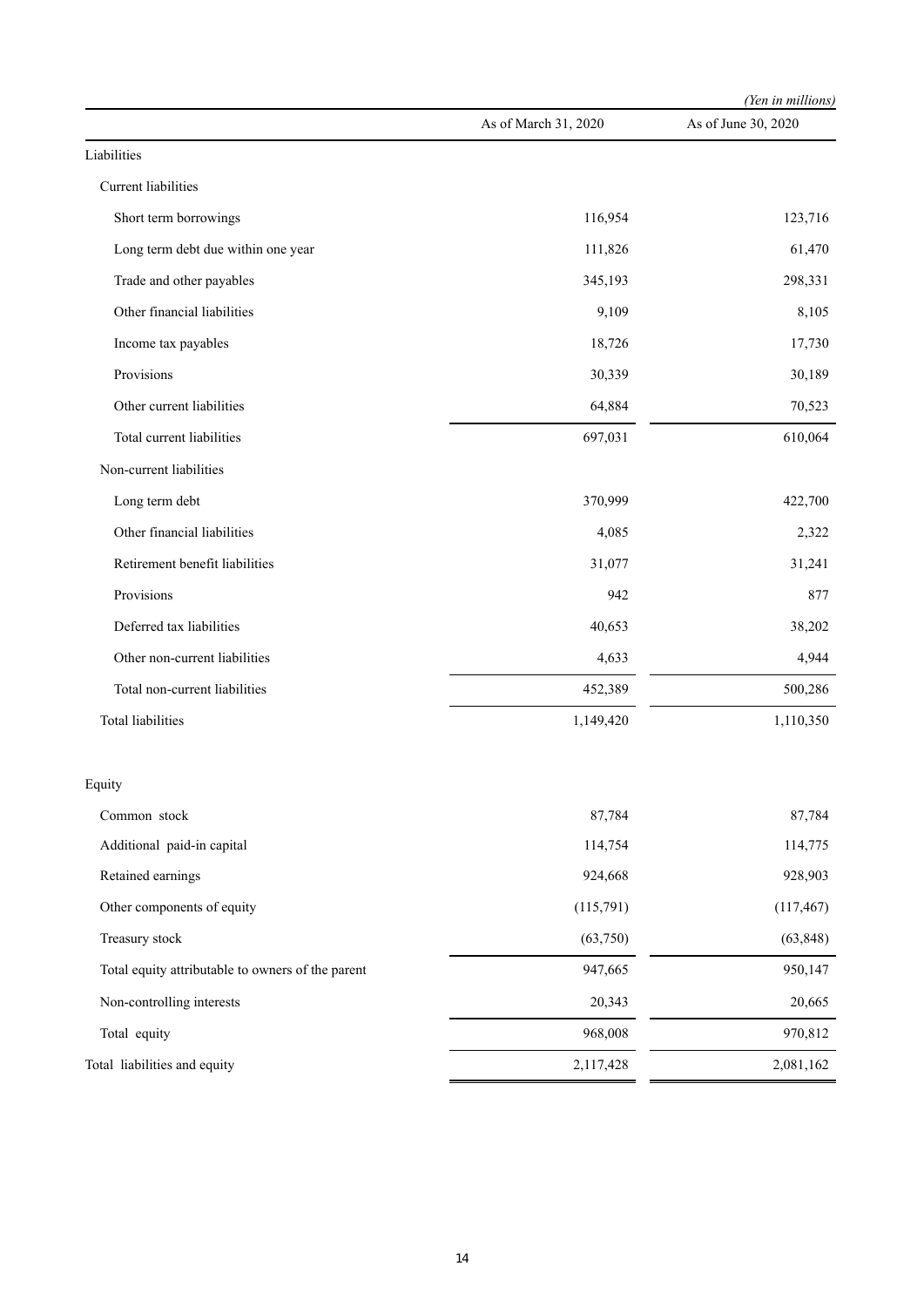### **(2) Condensed Quarterly Consolidated Statements of Income**

### **and Condensed Quarterly Consolidated Statements of Comprehensive Income**

**Condensed Quarterly Consolidated Statements of Income** *(Yen in millions)* For the three months ended June 30, 2019 2020 Continuing operations Net Sales 360,874 336,876  $Cost of sales$  (281,145) (263,621) Gross profit 79,729 73,255 Selling, general and administrative expenses (33,443) (30,048) Research and development expenses (18,654) (15,095) Operating profit 27,632 28,112 Financial income 2,991 1,424 Financial expenses  $(2,301)$   $(1,678)$ Derivative gain (loss) (1,054) (1,054) (1,054) (1,055) Foreign exchange differences 208 Share of net profit (loss) from associate accounting using the (295) (171) (171) Profit before income taxes 30,935 27,730 Income tax expenses  $(7,258)$   $(7,043)$ Profit for the period from continuing operations 23,677 20,687 Discontinued operations Loss for the period from discontinued operations (19,781) (74) Profit for the period 20,613 Profit for the period attributable to: Owners of the parent 20,284 20,284 20,284 Non-controlling interests 329 Profit for the period 20,613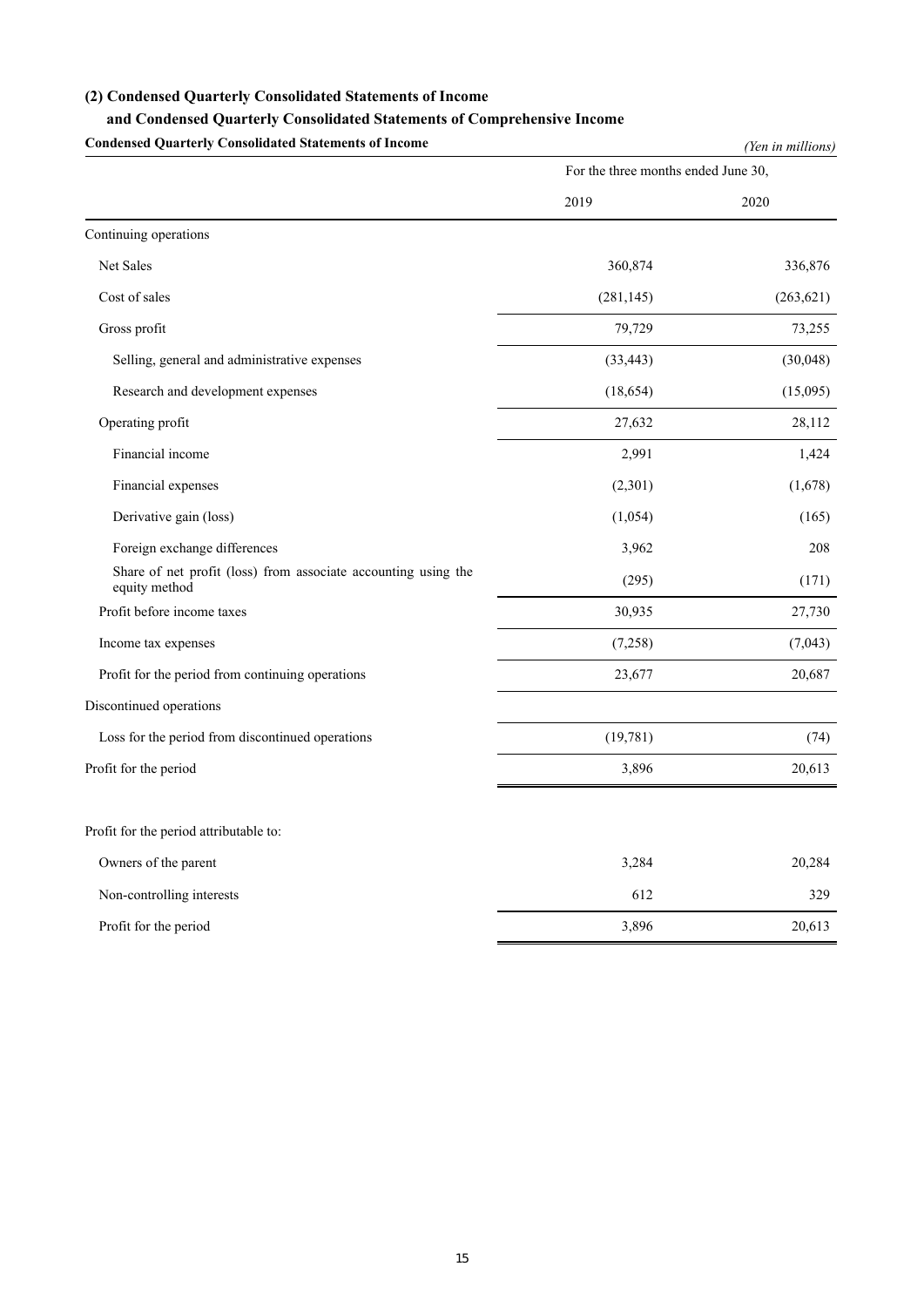# **Condensed Quarterly Consolidated Statements of Comprehensive Income** *(Yen in millions)*

|                                                                    | For the three months ended June 30, |          |  |
|--------------------------------------------------------------------|-------------------------------------|----------|--|
|                                                                    | 2019                                | 2020     |  |
| Profit for the period                                              | 3,896                               | 20,613   |  |
| Other comprehensive income, net of taxation                        |                                     |          |  |
| Items that will not be reclassified to net profit or loss:         |                                     |          |  |
| Remeasurement of defined benefit plans                             | (983)                               | (48)     |  |
| Fair value movements on FVTOCI equity financial assets             | (315)                               | 516      |  |
| Items that may be reclassified to net profit or loss:              |                                     |          |  |
| Foreign currency translation adjustments                           | (33,798)                            | (3, 152) |  |
| Effective portion of net changes in fair value of cash flow hedges | (120)                               | 2,702    |  |
| Fair value movements on FVTOCI debt financial assets               | 1                                   | 17       |  |
| Total other comprehensive income for the period, net of taxation   | (35,215)                            | 35       |  |
| Comprehensive income for the period                                | (31,319)                            | 20,648   |  |
| Comprehensive income for the period attributable to:               |                                     |          |  |
| Owners of the parent                                               | (31, 198)                           | 20,269   |  |
| Non-controlling interests                                          | (121)                               | 379      |  |
| Comprehensive income for the period                                | (31, 319)                           | 20,648   |  |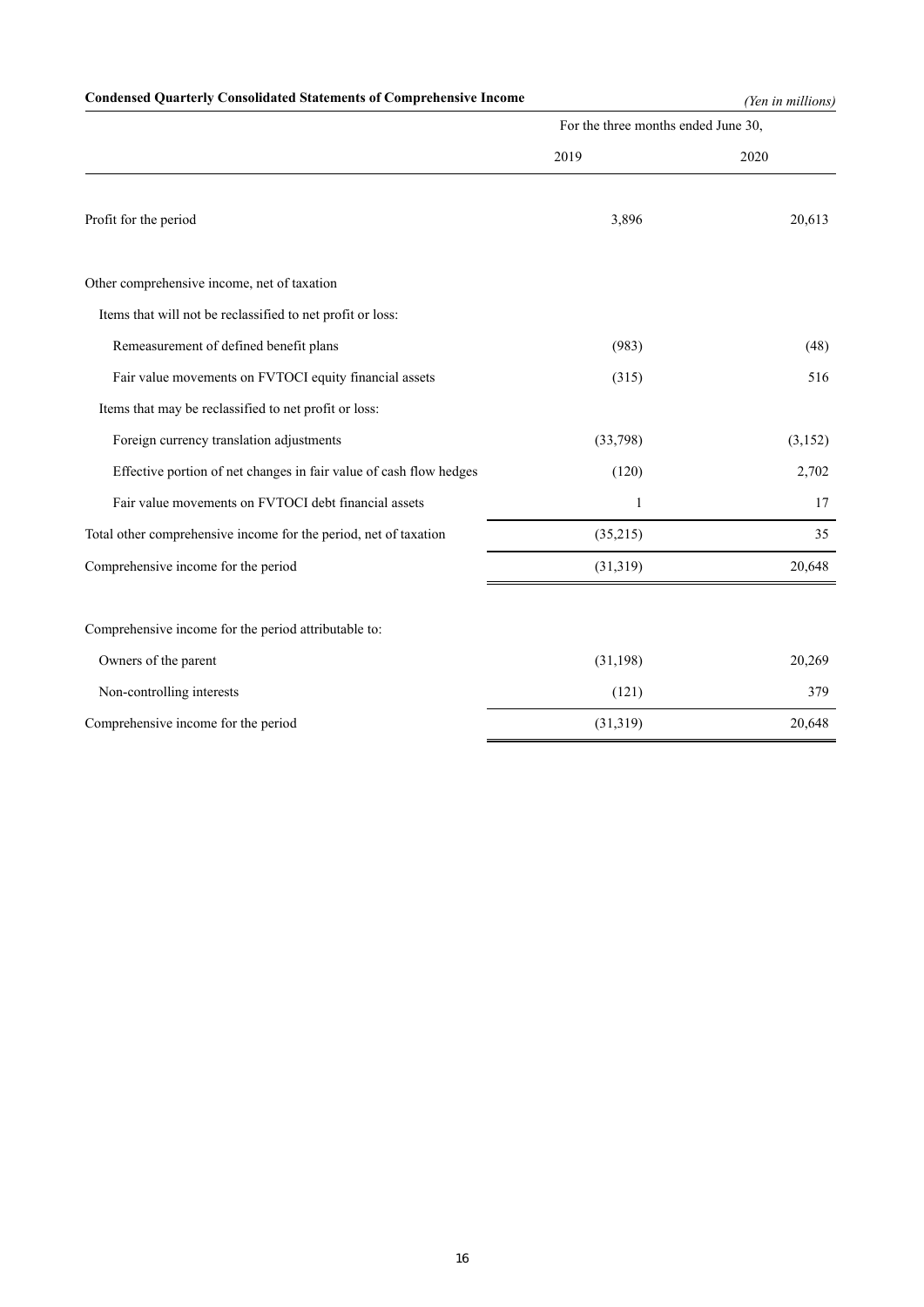# **(3) Condensed Quarterly Consolidated Statements of Changes in Equity**

For the three months ended June 30, 2019 *(Yen in millions) (Yen in millions)* 

|                                                                         |                 |                                  |                      | Total equity attributable to owners of the parent |                   |                          | Non-                     |              |
|-------------------------------------------------------------------------|-----------------|----------------------------------|----------------------|---------------------------------------------------|-------------------|--------------------------|--------------------------|--------------|
|                                                                         | Common<br>Stock | Additional<br>paid-in<br>capital | Retained<br>earnings | Other<br>components<br>of equity                  | Treasury<br>stock | Total                    | controlling<br>interests | Total equity |
| Balance at April 1, 2019                                                | 87,784          | 118,314                          | 900,768              | (64, 775)                                         | (45,296)          | 996,795                  | 22,834                   | 1,019,629    |
| Changes in accounting policies                                          |                 |                                  | (407)                |                                                   |                   | (407)                    |                          | (407)        |
| Balance after restatement                                               | 87,784          | 118,314                          | 900,361              | (64, 775)                                         | (45,296)          | 996,388                  | 22,834                   | 1,019,222    |
| Comprehensive income                                                    |                 |                                  |                      |                                                   |                   |                          |                          |              |
| Profit for the period                                                   |                 |                                  | 3,284                |                                                   |                   | 3,284                    | 612                      | 3,896        |
| Other comprehensive income                                              |                 |                                  |                      | (34, 482)                                         |                   | (34, 482)                | (733)                    | (35,215)     |
| Total comprehensive income                                              |                 |                                  |                      |                                                   |                   | (31, 198)                | (121)                    | (31,319)     |
| Transactions with owners directly recognized in<br>equity:              |                 |                                  |                      |                                                   |                   |                          |                          |              |
| Purchase of treasury stock                                              |                 |                                  |                      |                                                   | (6)               | (6)                      |                          | (6)          |
| Dividends paid to the owners of the parent                              |                 |                                  | (16, 186)            |                                                   |                   | (16, 186)                |                          | (16, 186)    |
| Dividends paid to non-controlling interests                             |                 |                                  |                      |                                                   |                   | $\overline{\phantom{0}}$ | (72)                     | (72)         |
| Share-based payment transactions                                        |                 | 66                               |                      |                                                   |                   | 66                       |                          | 66           |
| Transfer to retained earnings                                           |                 |                                  | (1,297)              | 1,297                                             |                   |                          |                          |              |
| Changes in equity by purchase of shares of<br>consolidated subsidiaries |                 | (263)                            |                      |                                                   |                   | (263)                    | (421)                    | (684)        |
| Other                                                                   |                 | 7                                | (8)                  |                                                   |                   |                          | (82)                     | (82)         |
| Balance at June 30, 2019                                                | 87,784          | 118,124                          | 886,154              | (97,960)                                          | (45,301)          | 948,801                  | 22,138                   | 970,939      |

# For the three months ended June 30, 2020 *(Yen in millions) (Yen in millions)*

|                                                            |                 | Total equity attributable to owners of the parent |                      | Non-                             |                   |          |        |                             |
|------------------------------------------------------------|-----------------|---------------------------------------------------|----------------------|----------------------------------|-------------------|----------|--------|-----------------------------|
|                                                            | Common<br>Stock | Additional<br>paid-in<br>capital                  | Retained<br>earnings | Other<br>components<br>of equity | Treasury<br>stock | Total    |        | controlling<br>Total equity |
| Balance at April 1, 2020                                   | 87,784          | 114,754                                           | 924,668              | (115,791)                        | (63,750)          | 947,665  | 20,343 | 968,008                     |
| Comprehensive income                                       |                 |                                                   |                      |                                  |                   |          |        |                             |
| Profit for the period                                      |                 |                                                   | 20,284               |                                  |                   | 20,284   | 329    | 20,613                      |
| Other comprehensive income                                 |                 |                                                   |                      | (15)                             |                   | (15)     | 50     | 35                          |
| Total comprehensive income                                 |                 |                                                   |                      |                                  |                   | 20,269   | 379    | 20,648                      |
| Transactions with owners directly recognized in<br>equity: |                 |                                                   |                      |                                  |                   |          |        |                             |
| Purchase of treasury stock                                 |                 |                                                   |                      |                                  | (103)             | (103)    |        | (103)                       |
| Dividends paid to the owners of the parent                 |                 |                                                   | (17, 573)            |                                  |                   | (17,573) |        | (17,573)                    |
| Dividends paid to non-controlling interests                |                 |                                                   |                      |                                  |                   |          | (38)   | (38)                        |
| Share-based payment transactions                           |                 | 21                                                |                      |                                  |                   | 21       |        | 21                          |
| Transfer to retained earnings                              |                 |                                                   | 1,661                | (1,661)                          |                   |          |        |                             |
| Other                                                      |                 |                                                   | (137)                |                                  | 5                 | (132)    | (19)   | (151)                       |
| Balance at June 30, 2020                                   | 87,784          | 114,775                                           | 928,903              | (117, 467)                       | (63, 848)         | 950,147  | 20,665 | 970,812                     |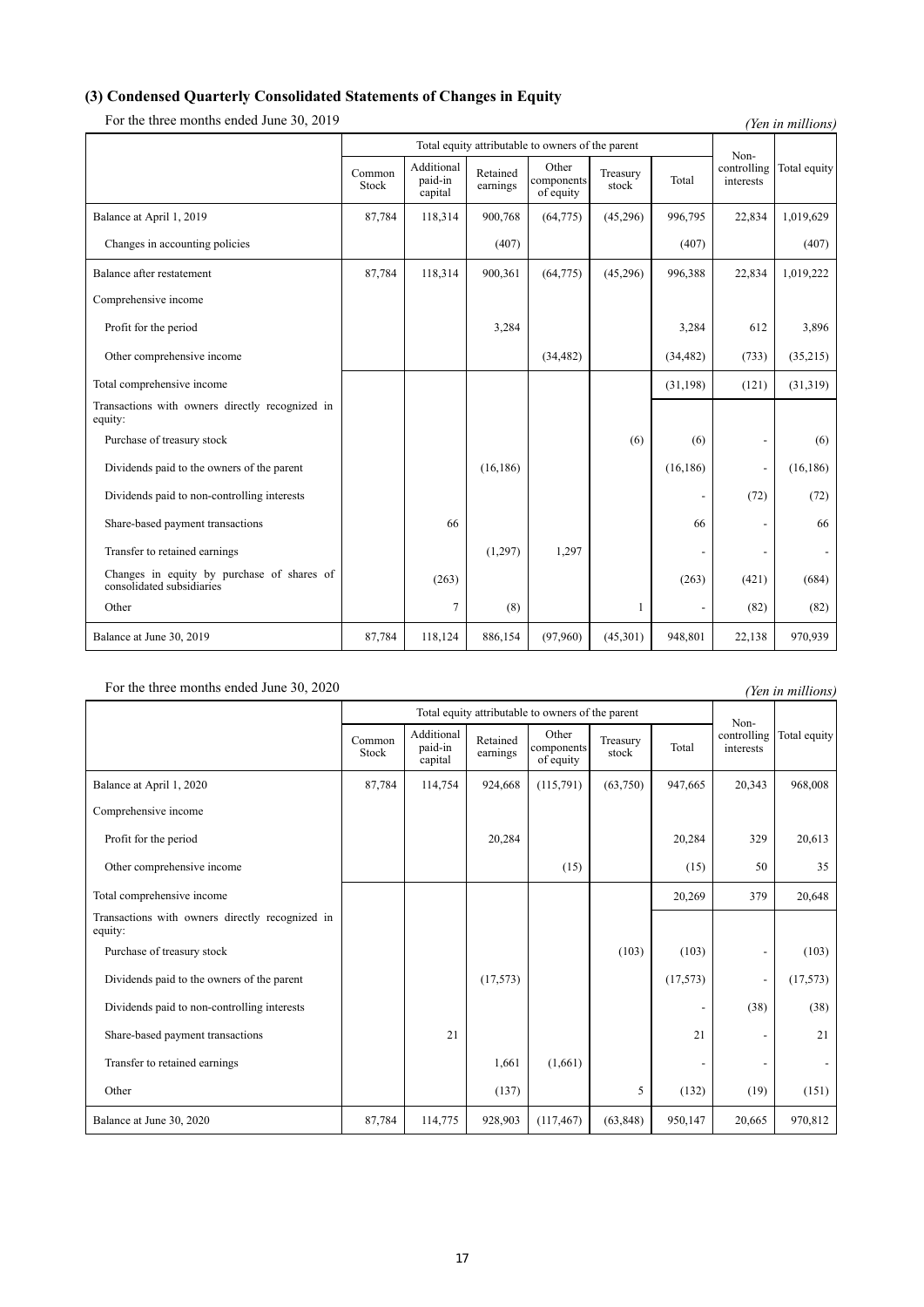# **(4) Condensed Quarterly Consolidated Statements of Cash Flows**

|                                                                                                |                                     | (Yen in millions) |
|------------------------------------------------------------------------------------------------|-------------------------------------|-------------------|
|                                                                                                | For the three months ended June 30, |                   |
|                                                                                                | 2019                                | 2020              |
| Cash flows from operating activities:                                                          |                                     |                   |
| Profit for the period from continuing operations                                               | 23,677                              | 20,687            |
| Profit (loss) for the period from discontinued operations                                      | (19,781)                            | (74)              |
| Profit for the period                                                                          | 3,896                               | 20,613            |
| Adjustments to reconcile profit for the period to net cash<br>provided by operating activities |                                     |                   |
| Depreciation and amortization                                                                  | 19,315                              | 23,658            |
| Loss (gain) from sales, disposal or impairment of property,<br>plant and equipment             | 755                                 | (44)              |
| Loss from sales of discontinued operations                                                     |                                     | 74                |
| Recognized loss due to measuring assets held for sale at fair<br>value less costs to sell      | 18,207                              |                   |
| Financial expenses (income)                                                                    | (685)                               | 436               |
| Share of net loss (profit) from associate accounting using the<br>equity method                | 295                                 | 171               |
| Deferred income taxes                                                                          | 1,813                               | 304               |
| Current income taxes                                                                           | 7,089                               | 6,739             |
| Foreign currency adjustments                                                                   | (834)                               | 497               |
| Increase (decrease) in retirement benefit liability                                            | 1,566                               | 153               |
| Decrease (increase) in accounts receivable                                                     | (10, 384)                           | 16,133            |
| Decrease (increase) in inventories                                                             | (4,133)                             | (5, 394)          |
| Increase (decrease) in accounts payable                                                        | 2,012                               | (20, 424)         |
| Other, net                                                                                     | 650                                 | (11,783)          |
| Interests and dividends received                                                               | 2,424                               | 1,010             |
| Interests paid                                                                                 | (1, 384)                            | (1,101)           |
| Income taxes paid                                                                              | (7, 879)                            | (8,607)           |
| Net cash provided by operating activities                                                      | 32,723                              | 22,435            |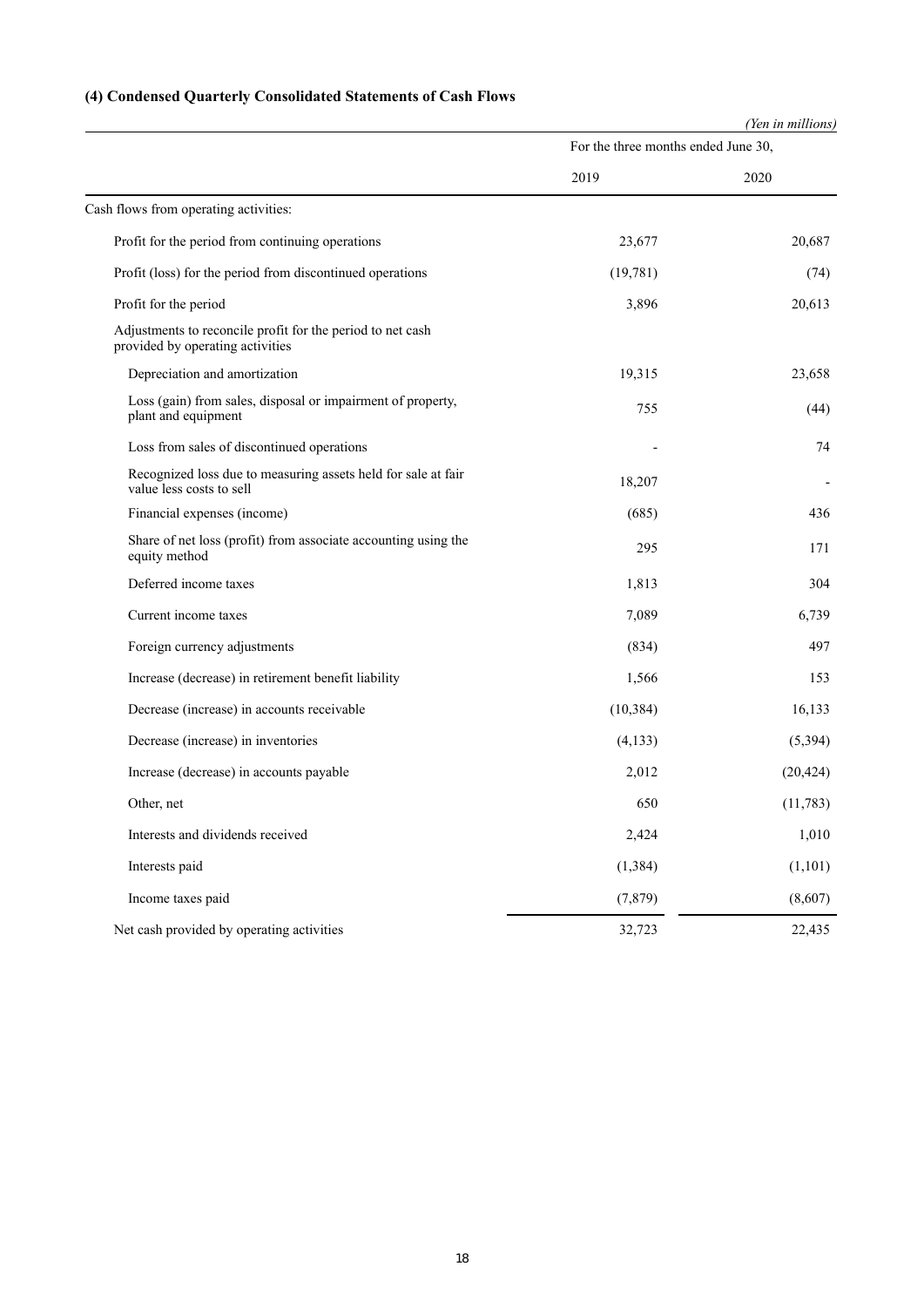|  | (Yen in millions) |  |
|--|-------------------|--|
|  |                   |  |

|                                                                 | For the three months ended June 30, |           |
|-----------------------------------------------------------------|-------------------------------------|-----------|
|                                                                 | 2019                                | 2020      |
| Cash flows from investing activities:                           |                                     |           |
| Additions to property, plant and equipment                      | (39,296)                            | (25, 497) |
| Proceeds from sales of property, plant and<br>equipment         | 165                                 | 359       |
| Additions to intangible assets                                  | (2,095)                             | (3,994)   |
| Proceeds from sales of discontinued operations                  |                                     | 2,717     |
| Acquisitions of business, net of cash acquired                  |                                     | (2,531)   |
| Other, net                                                      | (1, 434)                            | 1,299     |
| Net cash used in investing activities                           | (42,660)                            | (27, 647) |
| Cash flows from financing activities:                           |                                     |           |
| Increase (decrease) in short term borrowings                    | 30,251                              | 6,703     |
| Proceeds from issuance of long term debt                        | 55                                  |           |
| Repayments of long term debt                                    | (2,104)                             | (1,980)   |
| Proceeds from issuance of bonds                                 |                                     | 50,000    |
| Redemption of bonds                                             |                                     | (50,000)  |
| Purchase of treasury stock                                      | (5)                                 | (103)     |
| Dividends paid to the owners of the parent                      | (16, 186)                           | (17,573)  |
| Other, net                                                      | (528)                               | (105)     |
| Net cash (used in) provided by financing activities             | 11,483                              | (13,058)  |
| Effect of exchange rate changes on cash and<br>cash equivalents | (8,789)                             | (2,980)   |
| Net increase (decrease) in cash and cash equivalents            | (7,243)                             | (21,250)  |
| Cash and cash equivalents at beginning of period                | 242,267                             | 206,986   |
| Cash and cash equivalents at end of period                      | 235,024                             | 185,736   |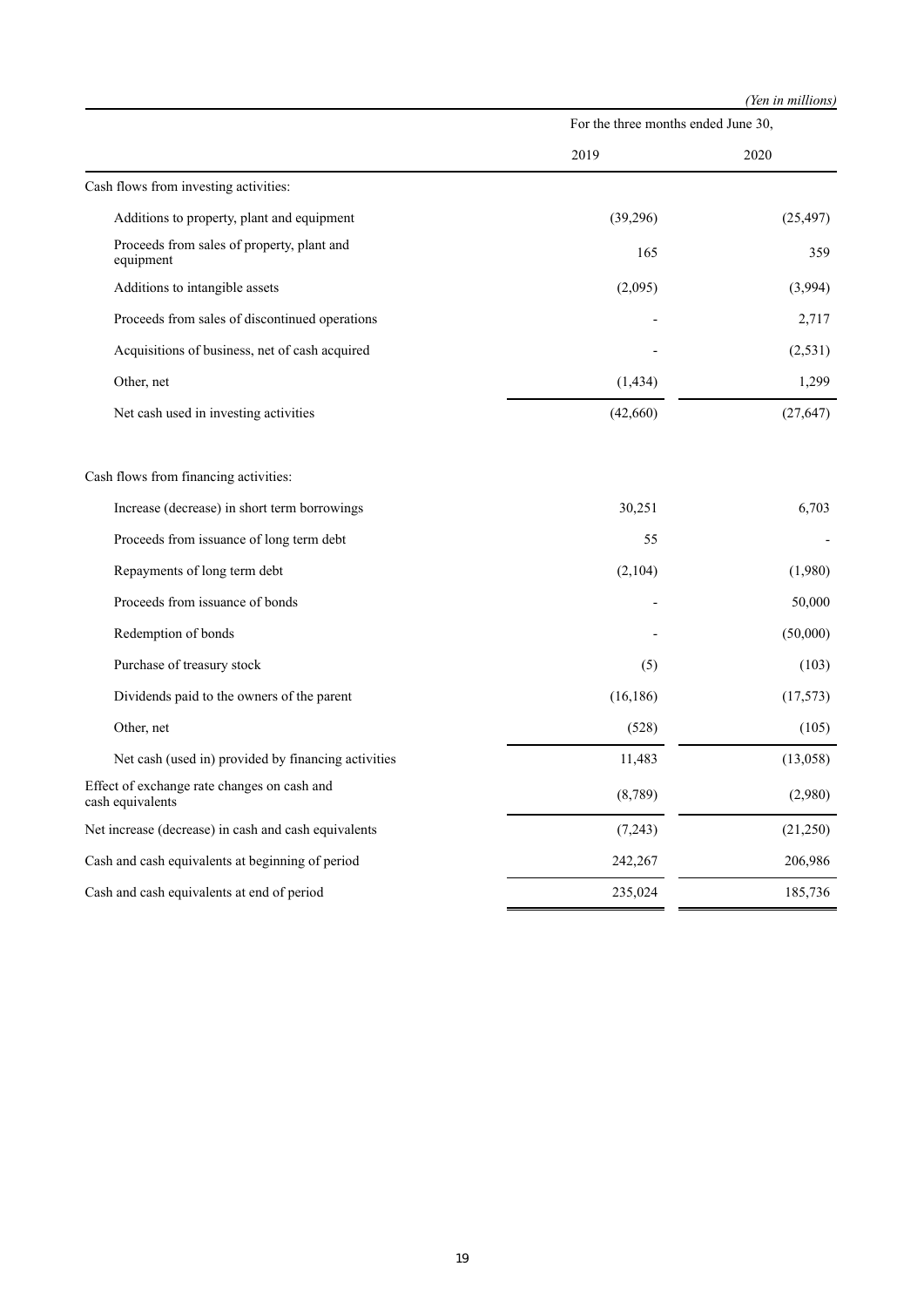## **(5) Notes to Condensed Quarterly Consolidated Financial Statements**

## **Notes Regarding Going Concern Assumption**

Not applicable.

### **Notes to Condensed Quarterly Consolidated Financial Statements**

### **1. Reporting entity**

Nidec Corporation (the "Company") is a corporation located in Japan, whose shares are listed on the Tokyo Stock Exchange.

The registered addresses of headquarters and principal business offices are available on the Company's website (https://www.nidec.com/en/).

Condensed quarterly consolidated financial statements as of June 30, 2020 and for the three months then ended consist of the Company and its consolidated subsidiaries ("NIDEC") and interests in associates of NIDEC.

NIDEC mainly designs, develops, produces, and sells products as described below:

- 1) Small precision motors, which include spindle motors for hard disk drives, brushless motors, fan motors, vibration motors, brush motors and motor applications.
- 2) Automotive products, which include automotive motors and components.
- 3) Appliance, commercial and industrial products, which include home appliance, commercial and industrial motors and related products.
- 4) Machinery, which includes industrial robots, card readers, test systems, press machines and power transmission drives.
- 5) Electronic and optical components, which include switches, trimmer potentiometers, lens units and camera shutters.
- 6) Others, which include services.

### **2. Basis of preparation**

(1) Compliance with International Financial Reporting Standards (IFRS)

The condensed quarterly consolidated financial statements of NIDEC have been prepared in accordance with IAS 34 "Interim Financial Reporting" pursuant to the provision of article 93 of Regulations for Quarterly Consolidated Financial Statements, as the Company meets the criteria of a "Designated IFRS Specified Company" defined in article 1-2 of the regulations.

The condensed quarterly consolidated financial statements do not include all the information that must be disclosed in the annual consolidated financial statements, and therefore should be used in conjunction with the consolidated financial statements for the year ended March 31, 2020.

### (2) Basis of measurement

The condensed quarterly consolidated financial statements have been prepared on a historical cost basis, except for some assets and liabilities, including derivative and other financial instruments measured at fair value.

### (3) Presentation currency and level of rounding

The condensed quarterly consolidated financial statements are presented in Japanese Yen, which is also the Company's functional currency, and figures are rounded to the nearest million yen, unless otherwise indicated.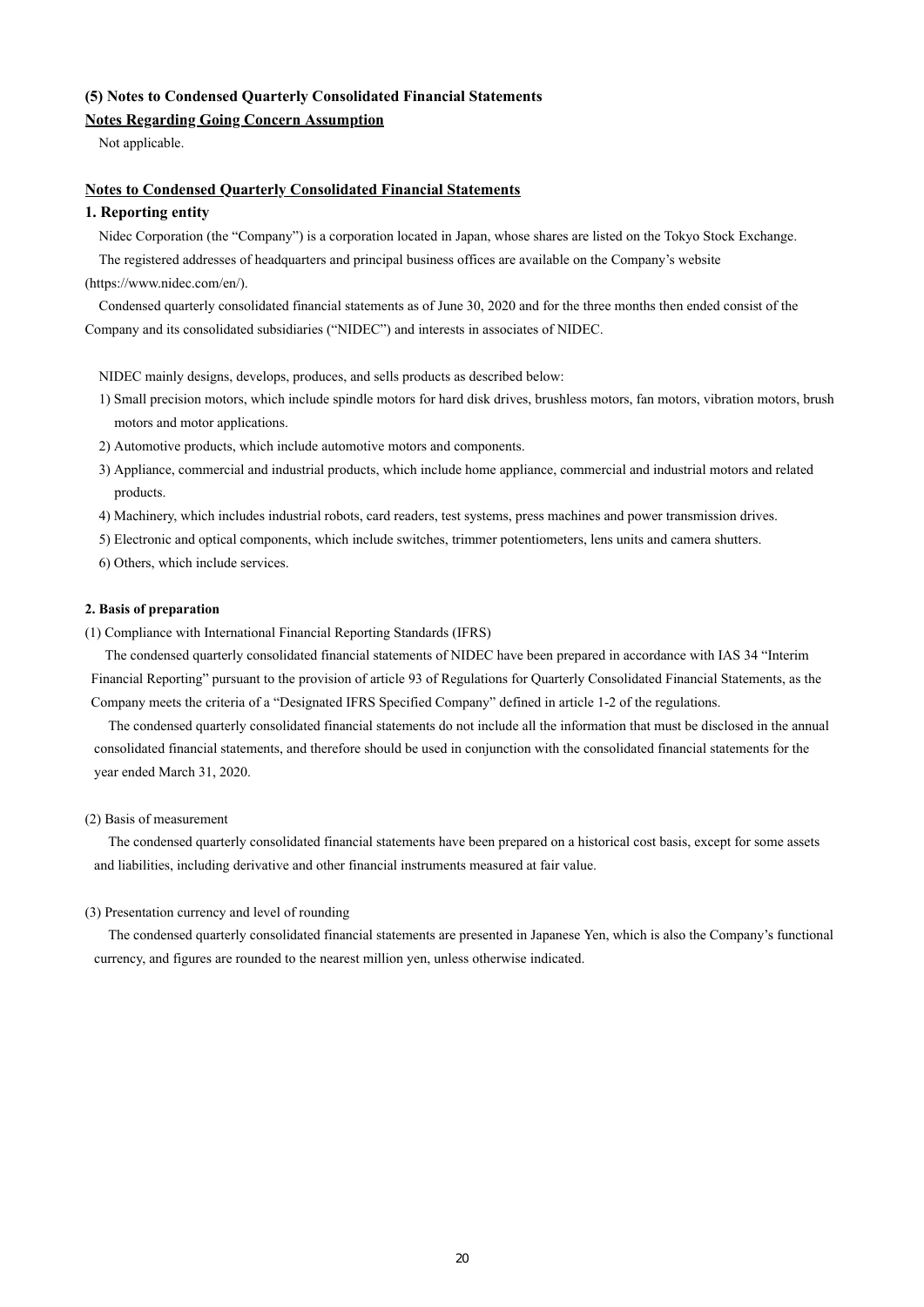### **3. Significant accounting policies**

Significant accounting policies adopted in preparation of the condensed quarterly consolidated financial statements are consistent with those used in the preparation of the NIDEC's annual consolidated financial statements for the year ended March 31, 2020. Income taxes for the three months ended June 30, 2020 are computed using the estimated annual effective tax rate.

### **4. Significant accounting estimates, judgments and assumptions**

The preparation of the condensed quarterly consolidated financial statements requires management to make estimates, judgments and assumptions that affect the reported amounts of assets and liabilities, disclosure of contingent assets and liabilities at the end of the reporting period and the reported amounts of income and expenses during the reporting period. Actual results may differ from those estimates.

The estimates and the assumptions are reviewed on an ongoing basis, and the effects resulting from the revisions of accounting estimates are recognized in the period in which the estimates are revised and in future periods.

Significant accounting estimates and judgments that accompany estimates for the condensed quarterly consolidated financial statements as of June 30, 2020 are same as those estimates and judgments for the consolidated financial statements for the year ended March 31, 2020.

### **5. Business combinations**

NIDEC adopts the provisions of IFRS 3 "Business Combinations".

During the three months ended June 30, 2020, NIDEC completed its valuation of the assets acquired and the liabilities assumed upon the acquisition of the compressor business ("Embraco") and Roboteq, Inc. in the previous fiscal year. In addition, NIDEC partly completed its valuation of the assets acquired and the liabilities assumed upon the acquisition of OMRON Automotive Electronics Co. Ltd. (currently, Nidec Mobility Corporation) in the previous fiscal year. NIDEC's consolidated financial statements for the year ended March 31, 2020 reflect the revision of the initially allocated amounts of acquisition price as NIDEC finalized the provisional accounting treatment for the business combination.

Of the assets acquired and the liabilities assumed upon the acquisitions of companies in the previous fiscal year and in the three months ended June 30, 2020, the assets and liabilities which are currently under evaluation have been recorded on NIDEC's consolidated statements of financial position based on provisional management estimation as of June 30, 2020.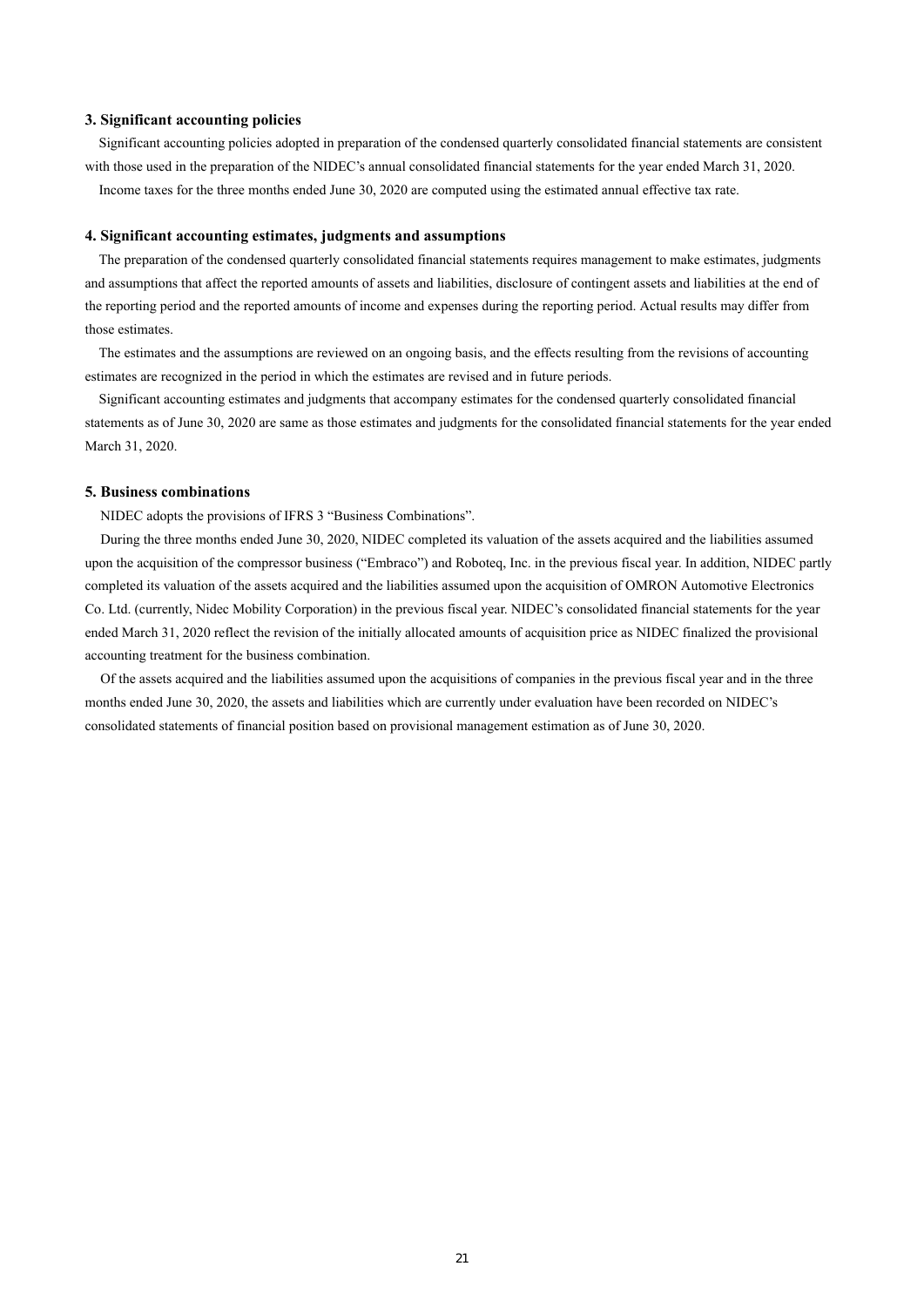# **3. Others**

## **(1) Information by Product Category**

For the three months ended June 30, 2019 *(Yen in millions) (Yen in millions)* 

|                    | Small<br>$\cdot$ $\cdot$<br>precision<br>motors | Automotive<br>Products | Appliance,<br>commercial<br>and industrial<br>products | Machinery | Electronic<br>and<br>optical<br>components | Others | Total   | Eliminations/<br>Corporate | Consolidated |
|--------------------|-------------------------------------------------|------------------------|--------------------------------------------------------|-----------|--------------------------------------------|--------|---------|----------------------------|--------------|
| Net sales:         |                                                 |                        |                                                        |           |                                            |        |         |                            |              |
| External sales     | 108,006                                         | 75,488                 | 123,009                                                | 38,086    | 15,170                                     | 1,115  | 360,874 |                            | 360,874      |
| Intersegment       | 1,915                                           | 461                    | 1,277                                                  | 4,136     | 1,323                                      | 503    | 9,615   | (9,615)                    |              |
| Total              | 109,921                                         | 75,949                 | 124,286                                                | 42,222    | 16,493                                     | 1,618  | 370,489 | (9,615)                    | 360,874      |
| Operating expenses | 99,427                                          | 69,182                 | 115,611                                                | 36,915    | 15,202                                     | 1,430  | 337,767 | (4,525)                    | 333,242      |
| Operating profit   | 10,494                                          | 6,767                  | 8,675                                                  | 5,307     | 1,291                                      | 188    | 32,722  | (5,090)                    | 27,632       |

For the three months ended June 30, 2020 *(Yen in millions) (Yen in millions)* 

|                    | Small<br>precision<br>motors | Automotive<br>Products | Appliance,<br>commercial<br>and industrial<br>products | Machinery | Electronic<br>and<br>optical<br>components | Others | Total   | Eliminations/<br>Corporate | Consolidated |
|--------------------|------------------------------|------------------------|--------------------------------------------------------|-----------|--------------------------------------------|--------|---------|----------------------------|--------------|
| Net sales:         |                              |                        |                                                        |           |                                            |        |         |                            |              |
| External sales     | 104,418                      | 56,797                 | 125,096                                                | 35,729    | 14,086                                     | 750    | 336,876 |                            | 336,876      |
| Intersegment       | 701                          | 282                    | 1.140                                                  | 2,155     | 741                                        | 222    | 5,241   | (5,241)                    |              |
| Total              | 105,119                      | 57,079                 | 126,236                                                | 37,884    | 14,827                                     | 972    | 342,117 | (5,241)                    | 336,876      |
| Operating expenses | 90,836                       | 57,018                 | 117,269                                                | 31,703    | 13,331                                     | 888    | 311,045 | (2,281)                    | 308,764      |
| Operating profit   | 14,283                       | 61                     | 8,967                                                  | 6,181     | 1,496                                      | 84     | 31,072  | (2,960)                    | 28,112       |

(Notes) 1. Product categories are classified based on similarities in product type, product attributes, and production and sales methods.

2. Major products of each product category:

(1) Small precision motors: Spindle motors for HDDs, brushless motors, fan motors, vibration motors, brush motors and motor applications, etc.

(2) Automotive products: Automotive motors and components.

(3) Appliance, commercial and industrial products: Home appliance, commercial and industrial motors and related products.

(4) Machinery: Industrial robots, card readers, test systems, press machines and power transmission drives, etc.

(5) Electronic and optical components: Switches, trimmer potentiometers, lens units and camera shutters, etc.

(6) Others: Services, etc.

## **(2) Sales by Geographic Segment**

| (Yen in millions) |                      |               |         |               |          |               |  |  |  |  |
|-------------------|----------------------|---------------|---------|---------------|----------|---------------|--|--|--|--|
|                   | Increase or decrease |               |         |               |          |               |  |  |  |  |
|                   | 2019                 |               | 2020    |               |          |               |  |  |  |  |
|                   | Amounts              | $\frac{0}{0}$ | Amounts | $\frac{0}{0}$ | Amounts  | $\frac{0}{0}$ |  |  |  |  |
| Japan             | 69,018               | 19.1          | 60,236  | 17.9          | (8, 782) | (12.7)        |  |  |  |  |
| U.S.A.            | 68,574               | 19.0          | 63,679  | 18.9          | (4,895)  | (7.1)         |  |  |  |  |
| Singapore         | 8,476                | 2.4           | 9,527   | 2.8           | 1,051    | 12.4          |  |  |  |  |
| Thailand          | 29,386               | 8.1           | 29,960  | 8.9           | 574      | 2.0           |  |  |  |  |
| Germany           | 31,656               | 8.8           | 18,370  | 5.5           | (13,286) | (42.0)        |  |  |  |  |
| China             | 82,994               | 23.0          | 91,044  | 27.0          | 8,050    | 9.7           |  |  |  |  |
| Others            | 70,770               | 19.6          | 64,060  | 19.0          | (6,710)  | (9.5)         |  |  |  |  |
| Total             | 360,874              | 100.0         | 336,876 | 100.0         | (23,998) | (6.6)         |  |  |  |  |

(Note) The sales are classified by domicile of the seller, and the figures exclude intra-segment transactions.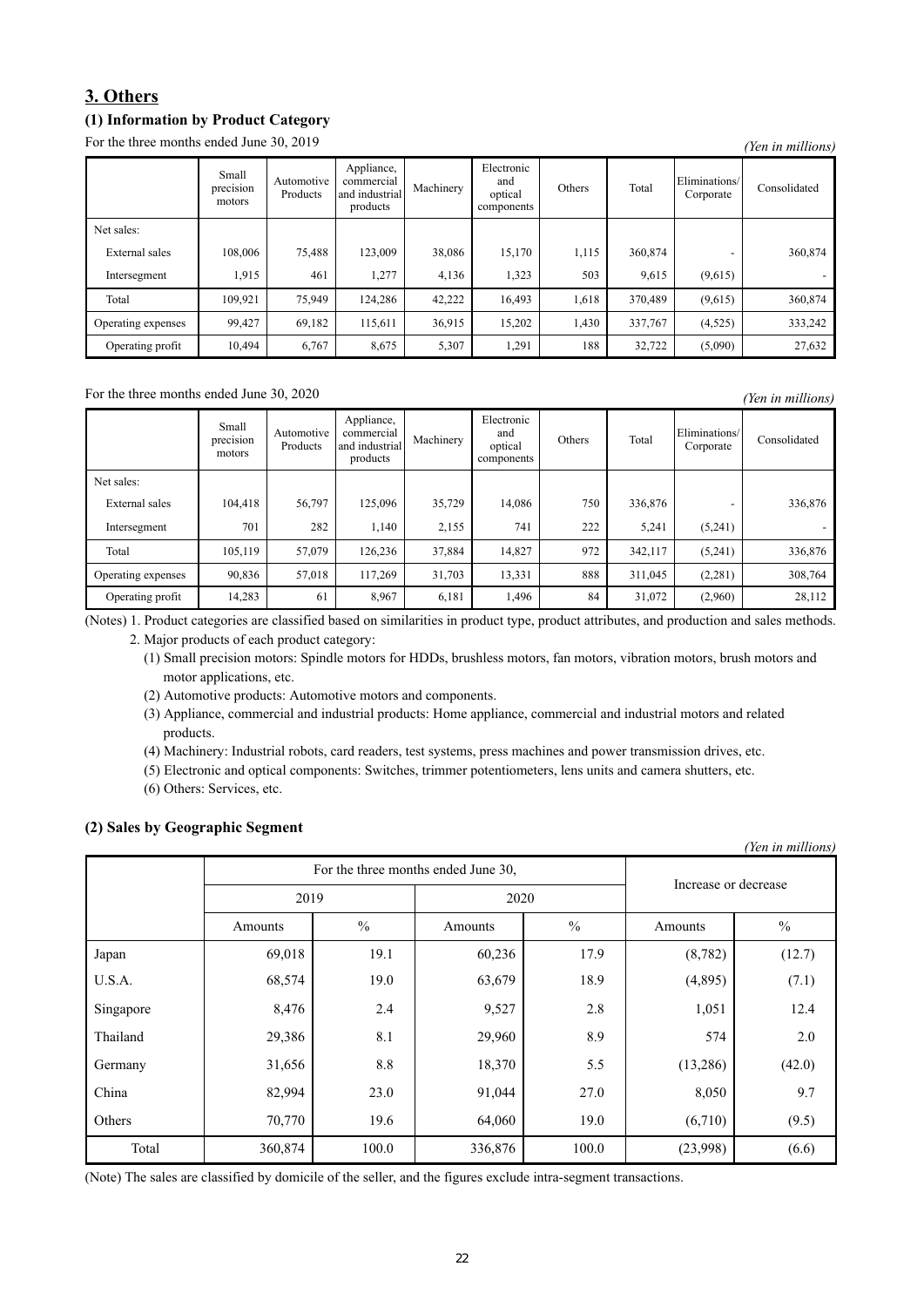# **(3) Sales by Region**

*(Yen in millions)*

|                |         | For the three months ended June 30, | Increase or decrease |               |           |               |  |
|----------------|---------|-------------------------------------|----------------------|---------------|-----------|---------------|--|
|                | 2019    |                                     | 2020                 |               |           |               |  |
|                | Amounts | $\frac{0}{0}$                       | Amounts              | $\frac{0}{0}$ | Amounts   | $\frac{0}{0}$ |  |
| North America  | 81,935  | 22.7                                | 68,529               | 20.3          | (13, 406) | (16.4)        |  |
| Asia           | 162,537 | 45.1                                | 174,034              | 51.7          | 11,497    | 7.1           |  |
| Europe         | 63,494  | 17.6                                | 47,732               | 14.2          | (15,762)  | (24.8)        |  |
| Others         | 5,143   | 1.4                                 | 6,597                | 1.9           | 1,454     | 28.3          |  |
| Overseas total | 313,109 | 86.8                                | 296,892              | 88.1          | (16,217)  | (5.2)         |  |
| Japan          | 47,765  | 13.2                                | 39,984               | 11.9          | (7, 781)  | (16.3)        |  |
| Total          | 360,874 | 100.0                               | 336,876              | 100.0         | (23,998)  | (6.6)         |  |

(Note) The sales are classified by domicile of the buyer, and the figures exclude intra-segment transactions.